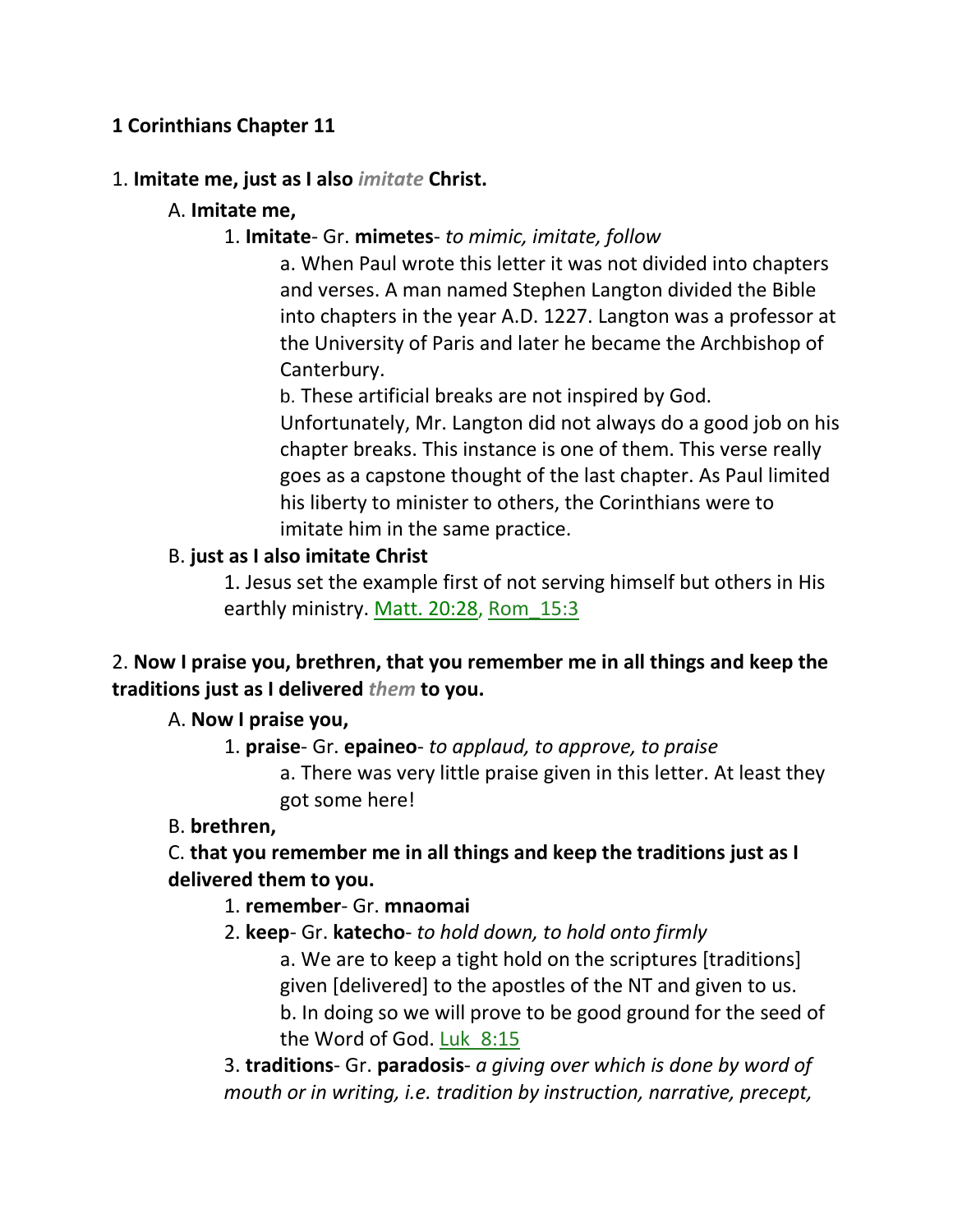*etc.*

a. This Greek word is translated as "traditions" in the gospels and each use of it has a negative connotation to it. It mainly is used of the traditions of men in the gospels. Paul uses this word in this verse for what has been handed down by God to him in the form of scripture for all people for all times. We are to hold on firmly to these scriptural traditions. There is a difference however between God's tradition given to us in scripture and a mere "custom" of the day. We are to keep with the scriptures but we can let go of customs and create new ones.

b. Paul calls wearing head coverings by women a "custom" of the day. 1 Cor. 11:16 This is not something that we are bound to practice today. It is not a scriptural mandate for all people for all times. Customs come and go but scriptural mandates and principles continue for all time and for all people.

c. These have been given once and for all to the saints. We are to contend for these. Jude 1:3

4. **delivered**- Gr. **paradidomi**- *to give over*

a. This is the verb form of **paradosis**- translated "traditions" in this same verse.

3. **But I want you to know that the head of every man is Christ, the head of woman** *is* **man, and the head of Christ** *is* **God.** 

# A. **But I want you to know that the head of every man is Christ,**

- 1. **want** Gr. **thelo**
- 2. **know** Gr. **eido** *to see, to perceive with the mind, understand* a. Paul says the same thing in this letter a number of times- "I would not have you ignorant". Two problems with the Corinthians was pride and ignorance. This is a horrible combination to have!
	- b. This would have hit hard on the ego of this proud church.

3. **head**- Gr. **kephale**- *head, metaphorically anything supreme, chief, prominent*

4. **man**- Gr. **aner**- *This is the specific word for a male or a husband. The general word for man is anthropos- which includes men and women- mankind*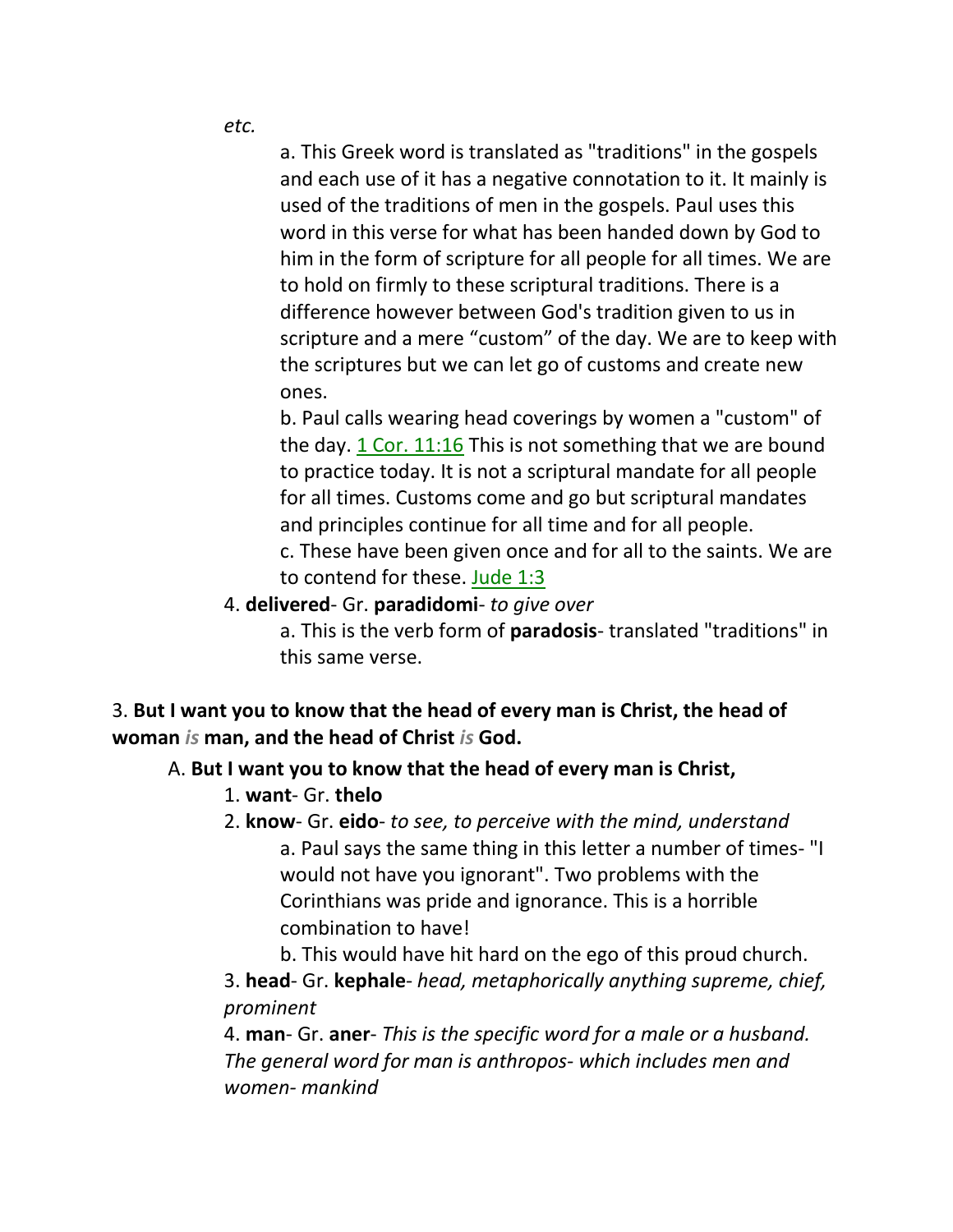# B. **the head of woman is man,**

1. **woman**- Gr. **gune**- *wife or woman*

a. There is only one word for "wife" or "woman" in the Greek language. It is the Greek word **gune**. You must see by the context if it is referring to a woman or a wife. Here it should be translated as "wife". All men are not the head of all women. A husband is the head of his wife. Eph. 5:23

# 2. **man**- Gr. **aner**- *man or husband*

a. Here in this context it should be translated as "husband". b. This phrase should read: "the head of the wife is the husband" The **ESV** translates this correctly.

# C. **and the head of Christ is God**

1. There is submission and authority in every place on earth, but it started in heaven! There is submission and authority among the Trinity. Christ submits to God the Father, and the Holy Spirit submits to Christ and the Father. John 16:13-14

# 4. **Every man praying or prophesying, having** *his* **head covered, dishonors his head.**

# A. **Every man praying or prophesying,**

- 1. **man** Gr. **aner** *married man*
- 2. **praying** Gr. **proseuchomai**
- 3. **prophesying** Gr. **propheteuo**

# B. **having his head covered,**

# 1. **head covered**- Gr. **kata kephale**- *hanging from the head*

a. This shows that the whole issue of head coverings was a **custom**. Among the Jews men always wore a head covering when praying. However, in Greece they never did. All of the churches Paul started were Gentile. The common practice of prayer among the Gentile men was to pray with the head uncovered. Paul had to change his habit of praying with a covered head when he was among the Gentiles. However, when he was among the Jews he prayed with his head covered. This was a custom that changed with culture and setting. Today we are not bound to follow this custom of head coverings- both for men or women. Men can pray with a hat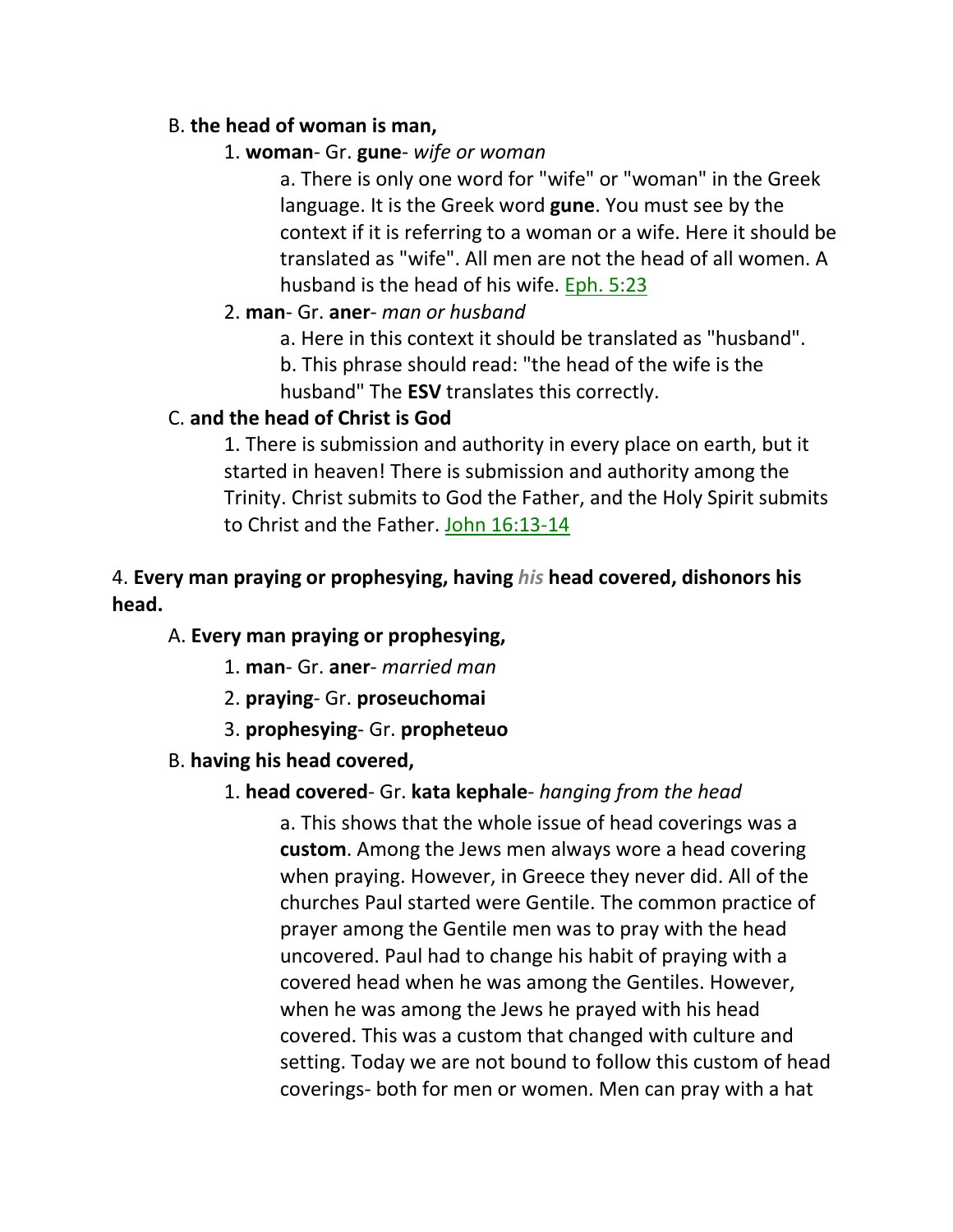on and women can pray without anything on their head. The important thing is that we show respect to authority. This is always in vogue.

#### C. **dishonors his head**

#### 1. **dishonors**- Gr. **kataischuno**- *shames*

a. The idea here was that Christ was unseen but the husband was seen by her husband. Therefore it was appropriate for the man to forgo wearing a head covering, but the wife seeing her husband and being under his authority, would wear one.

 b. The Christian faith brought new freedom and hope to women, children, and slaves. It taught that all people, regardless of race or sex, were equal before their Creator, and that all believers were one in Jesus Christ  $(Gal<sub>3</sub>:28)$ . As we have noted before, the local church was perhaps the only fellowship in the Roman Empire that welcomed all people, regardless of nationality, social status, sex, or economic position. It was to be expected that there would be some who would carry this newfound freedom to excess. A new movement always suffers more from its disciples than from its enemies, and this was true in Corinth. Some of the women flaunted their "freedom" in the public meetings by refusing to cover their heads when they participated.

 c. We are not called to exercise our Christian freedom but dishonor the culture that is around us in the process. Paul followed the customs of the culture he was in as long as it did not violate scripture. This is a good practice especially when traveling to different countries.

5. **But every woman who prays or prophesies with** *her* **head unveiled dishonors her head; for that is even the same as if she were shaved.**

A. **But every woman who prays or prophesies with her head unveiled dishonors her head;**

1. **woman**- Gr. **gune**- *wife*

2. **prays**- Gr. **proseuchomai**

a. Women were allowed to pray in the church service. This was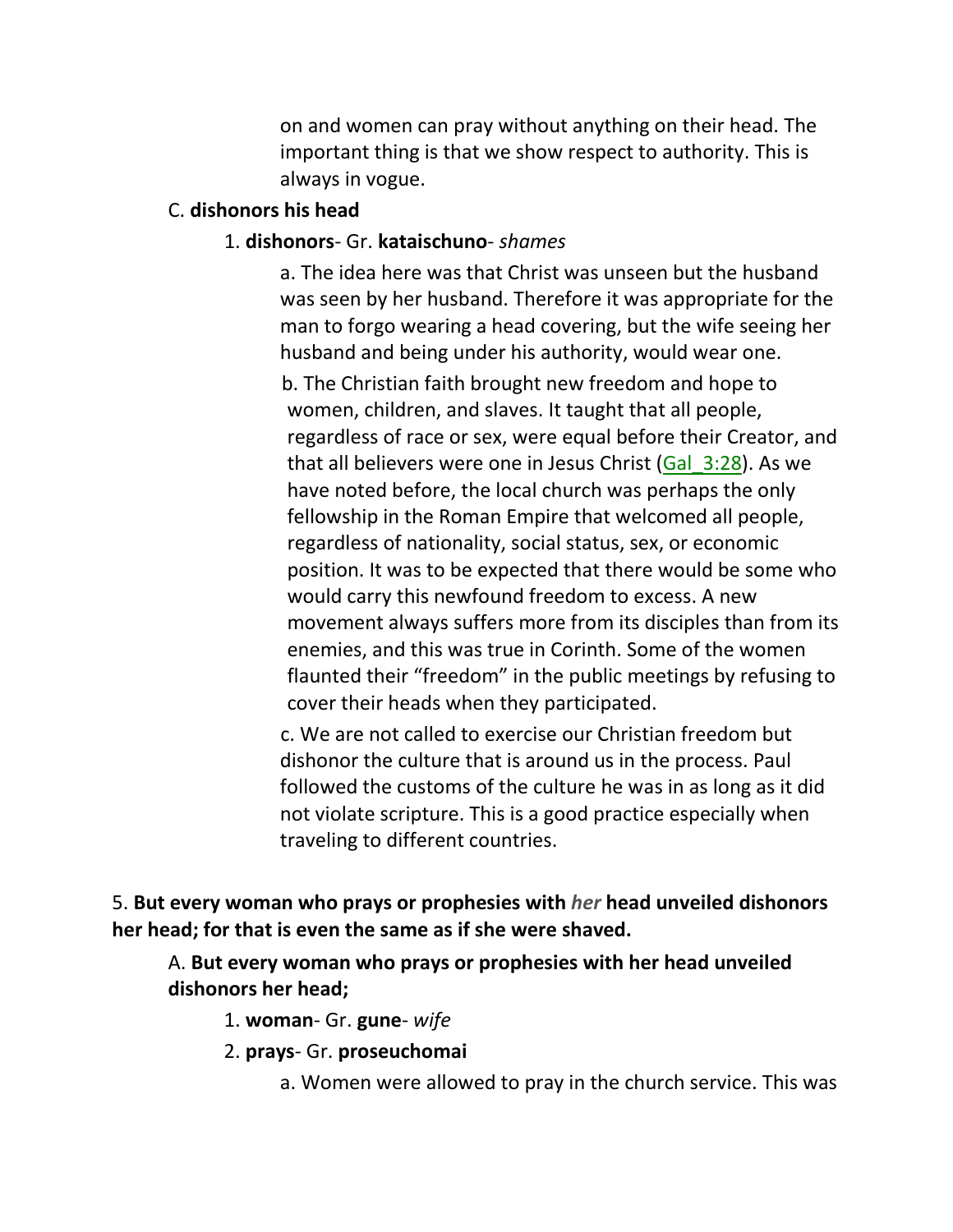not the case in the Jewish synagogues.

# 3. **prophesies**- Gr. **propheteuo**

a. Women were allowed to prophesy in the church service. This was not the case in the Jewish synagogues.

- 4. **unveiled** Gr. **akatakaluptos**
- 5. **dishonors** Gr. **kataischuno**
- 6. **her head**

a. Her husband

#### B. **for that is even the same as if she were shaved.**

1. **shaved**- Gr. **xurao**- *to cut off the hair, shear, shave*

a. Among the Greeks a shaven head was to unchaste women a mark of shamelessness, and was a punishment for adultery. Also in the Greek world prostitutes wore short hair.

# 6. **For if a woman is not covered, let her also be shorn. But if it is shameful for a woman to be shorn or shaved, let her be covered.**

# A. **For if a woman is not covered,**

- 1. **woman** Gr. **gune** *wife*
- 2. **not covered** Gr. **katakalupto**

# B. **let her also be shorn.**

# 1. **shorn**- Gr. **keiro**

a. Paul is not mandating that a woman be held down and shaven if she does not wear a head covering. He is saying she might as well be shaved, showing herself to be one of illrepute.

# C. **But it is shameful for a woman to be shorn or shaved,**

- 1. **shameful**
- 2. **woman** Gr. **gune** *wife*
- 3. **shorn** Gr. **keiro**

# 4. **shaved**- Gr. **xurao**

a. Only prostitutes and women of ill-repute were so.

# D. **let her be covered.**

# 1. **covered**- Gr. **katakalupto**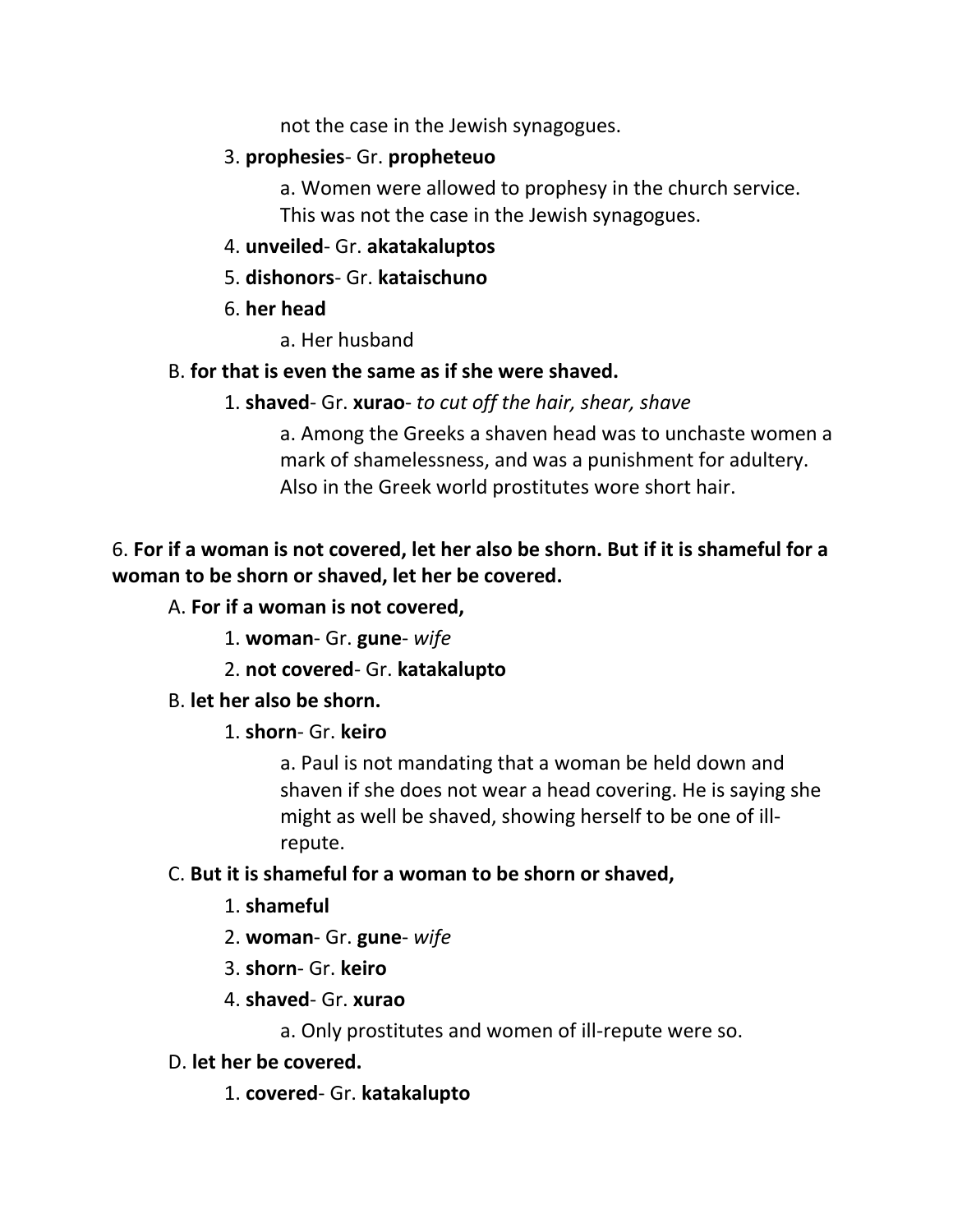a. Again, undoubtly, some Christian women wanting to show off their new found freedom and equality in Christ were taking off their head coverings at church as a sign of that freedom and equality. In doing so they were causing offense. One person they were offending were their husband. Paul in the last few chapters had been talking about limiting personal freedom not to cause offense to others. This is just another example of people just thinking about their vertical relationship with Christ, and ignoring the horizontal relationships they have around them.

b. Insubordination is never attractive. Feminist movements are nothing new. Paul had them in his day.

7. **For a man indeed ought not to cover** *his* **head, since he is the image and glory of God; but woman is the glory of man.** 

#### A. **For a man indeed ought not cover his head,**

- 1. **man** Gr. **aner** *husband*
- 2. **cover** Gr. **katakalupto**

a. A man is not to cover his head. This means that man was placed on earth as God's representative, to exercise dominion over it. Man's uncovered head is a silent witness to this fact. - Believer Bible Commentary

#### B. **since he is the image and glory of God;**

1. **image**- Gr. **eikon**- *a material image, likeness, effigy; a representation, exact image, resemblance, liken*

#### 2. **glory**- Gr. **doxa**

a. The man was created to glorify God.

#### C. **but woman is the glory of man.**

#### 1. **woman**- Gr. **gune**- *wife*

a. Woman is also made in the image of God. Gen. 1:27

b. The woman also is the glory of God but also the glory of her husband. She is to glorify God, but is meant to also honor and bring glory to her husband. Pro\_12:4, Eph. 5:33

2. **man**- Gr. **aner**- *husband*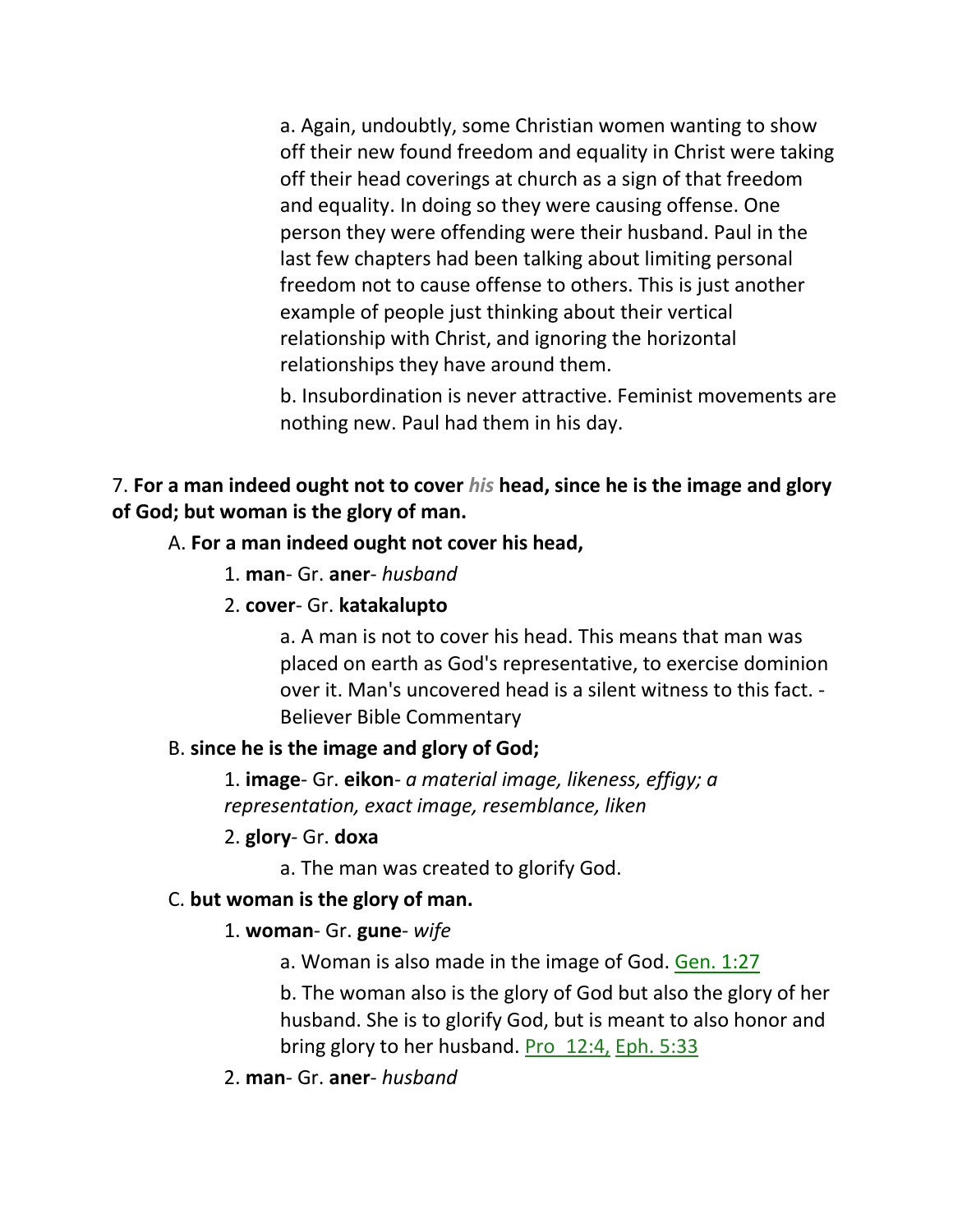# 8. **For man is not from woman, but woman from man.**

# A. **For man is not from woman,**

# 1. **man**- Gr. **aner**- *man or husband*

a. Adam was the first man, but also the first husband.

# 2. **woman**- Gr. **gune**- *woman or wife*

a. Eve was the first woman, but also the first wife.

b. The verses in this section speak primarily of the marriage relationship, not men and women in general.

# B. **but woman from man**

1. Eve was taken out of Adam. Gen. 2:21-22

# 9. **Nor was man created for the woman, but woman for the man.**

# A. **Nor was man created for the woman,**

- 1. **man** Gr. **aner** *husband*
- 2. **created** Gr. **ktizo**
- 3. **woman** Gr. **gune** *wife*

# B. **but woman for the man.**

1. Eve was made to be a wife and to help Adam. Gen. 2:18

2. Adam was given a wife not because he was lonely, unhappy, or incomplete. All of these come with the fall. Eve was made before the Fall. The reason given for Eve was that Adam needed help. Men have not changed throughout all these years. Men need help!

3. Adam needed help in fulfilling the Great Commission given to mankind which was to take dominion over the whole earth and subdue it. Gen. 1:26-28 This would take offspring to accomplish.

10. **For this reason the woman ought to have** *a symbol of* **authority on** *her* **head, because of the angels.** 

A. **For this reason the woman ought to have a symbol of authority on her head,**

# 1. **this reason**

a. The wife being made in subjection to her husband.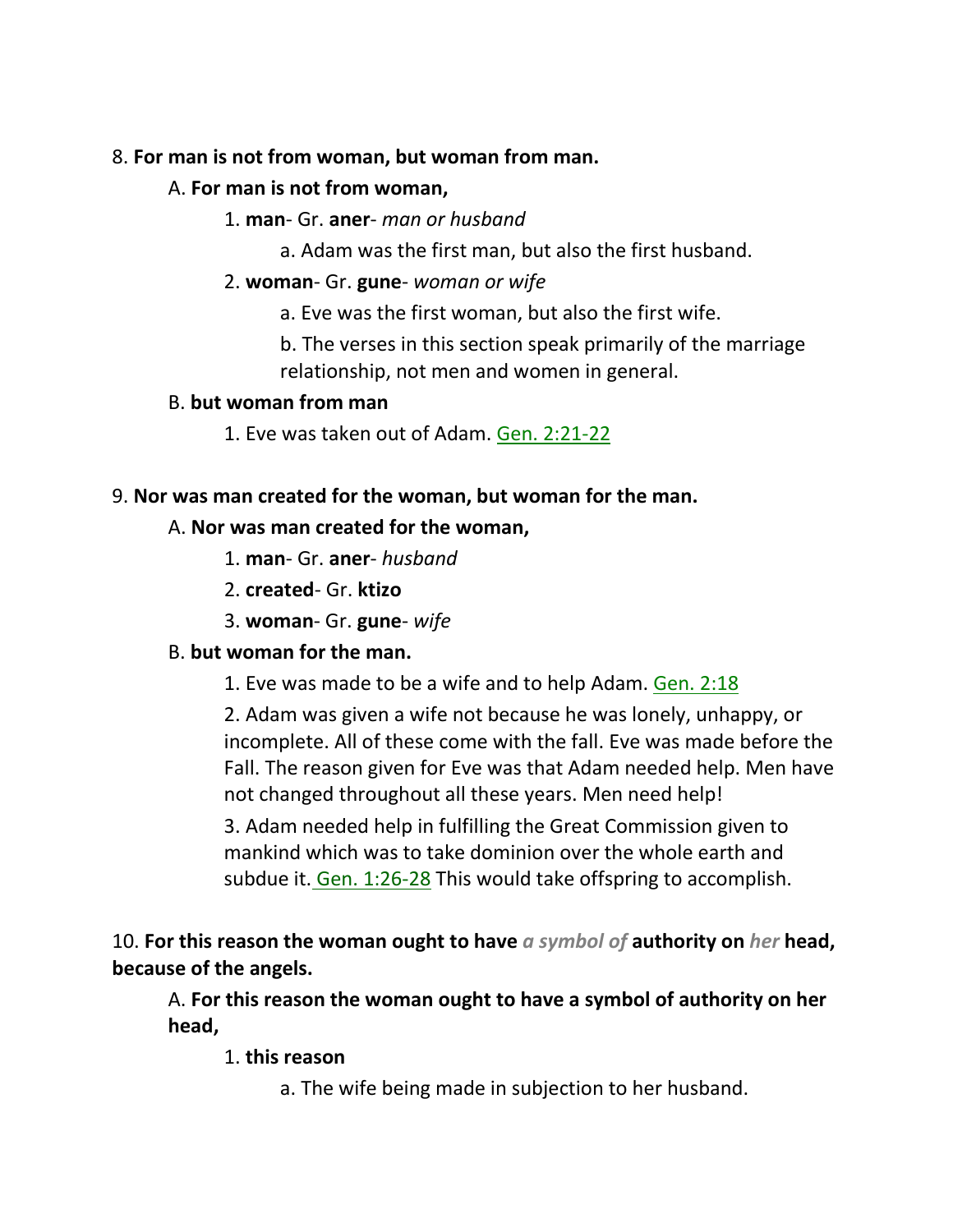- 2. **woman** Gr. **gune** *wife*
- 3. **ought** Gr. **opheilo**
- 4. **authority** Gr. **exousia**

a. The head covering for the wives was a symbol that they were submitted to God's designed and given authority.

# 5. **head**- Gr. **kephale**

# B. **because of the angels**

1. **angels**- Gr. **aggelos**- *messengers*

a. This is not speaking of the evil angels or earthly leaders, but God's angels present in worship  $(1)$ Co  $(4:9)$ ; Psa  $(138:1)$  who would be shocked at the [*irreverent*] conduct of the women since the angels themselves veil their faces before Jehovah (Isa\_6:2). -Robertson Word Pictures

b. Angels attend our gatherings and learn about the wisdom of God. Luke 15:10, Eph. 3:10, 1 Pet. 1:12 They are ministering spirits sent to minister to and for the church. Heb.  $1:14$  We don't want to make the angels blush by our impropriety!

c. Obviously, the good angels are very attentive to being submitted to authority.

# 11. **Nevertheless, neither** *is* **man independent of woman, nor woman independent of man, in the Lord.**

# A. **Nevertheless,**

B. **neither is man independent of woman,**

1. **man**- Gr. **aner**- *husband*

- 2. **independent-** Gr. **choris** *apart, separate*
- 3. **woman** Gr. **gune** *wife*

# C. **nor woman independent of man,**

1. Men and women need each other, and as creatures of God, both depend on Him. -Nelson's New Illustrated Commentary

# D. **in the Lord**

1. Christianity raised the estimation, status, and value of women substantially from the common culture of the day.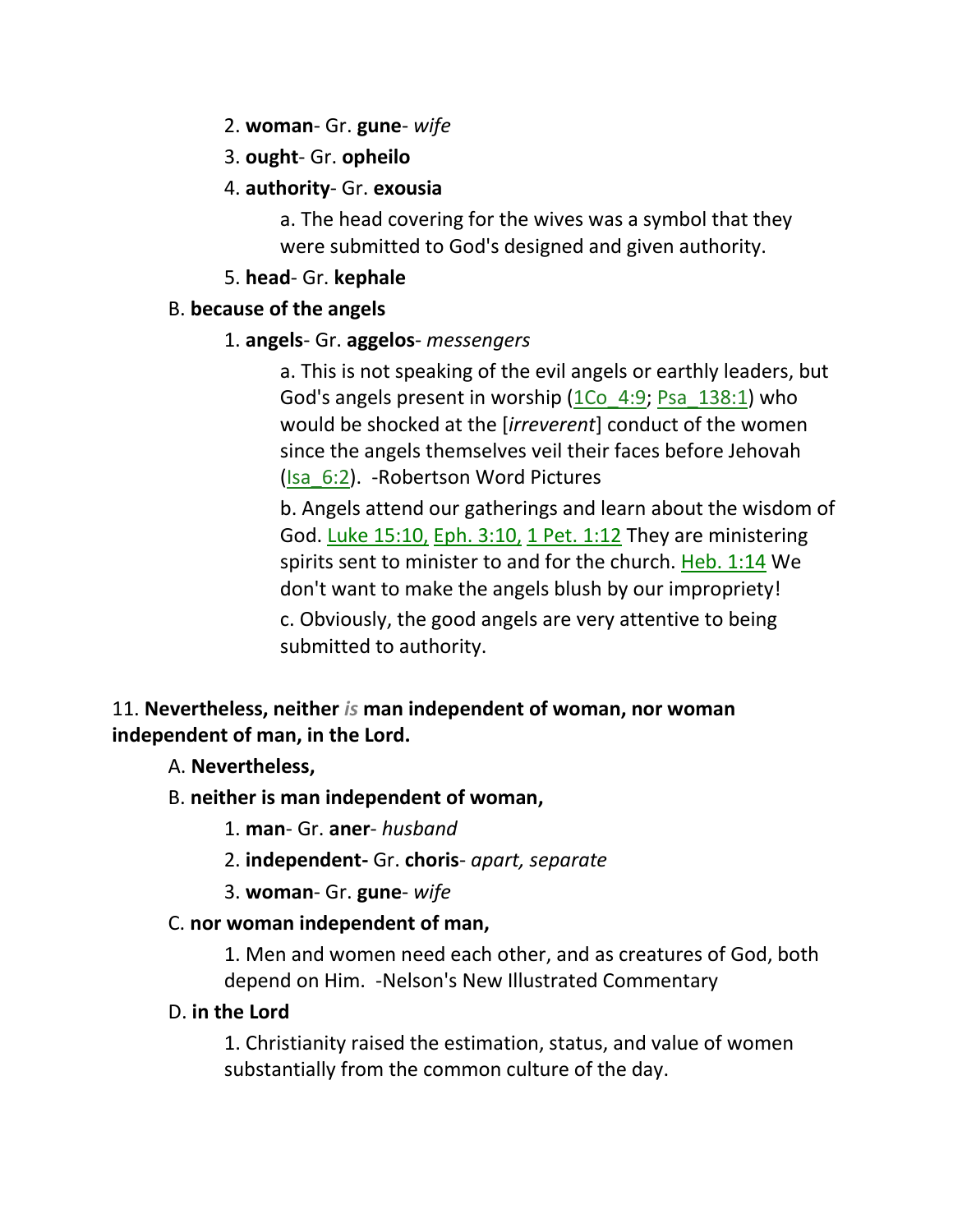12. **For as woman** *came* **from man, even so man also** *comes* **through woman; but all things are from God.**

A. **For as woman came from man,**

- 1. **woman** Gr. **gune**
- 2. **man** Gr. **aner**
	- a. Out of his rib.
- B. **even so man also comes through woman;**
	- 1. **man**
	- 2. **woman**
		- a. Every male [except Adam] was born of a woman.

#### C. **but all things are from God**

- 1. God is the creator of both man and woman.
- 2. God is the author of the procreative process that involves both male and female working together.

# 13. **Judge among yourselves. Is it proper for a woman to pray to God with her head uncovered?**

# A. **Judge among yourselves.**

1. **judge**- Gr. **krino**- *to decide*

a. The implied answer they should arrive at was; no, it was not proper.

# B. **Is it proper for a woman to pray to God with her head uncovered?**

1. **proper**- Gr. **prepo**- *fitting, proper, right, becoming, suitable, decorous*

> a. It was just culturally inappropriate for a woman to pray uncovered.

b. Again, this was a custom of that area. Jewish men never prayed without a covering. That was the custom among the Jews. Each country and people group have different customs. What stays the same is that we should be in submission to the God ordained authorities he has placed in the earth.

- 2. **woman** Gr. **gune** *wife*
- 3. **pray** Gr. **proseuchomai**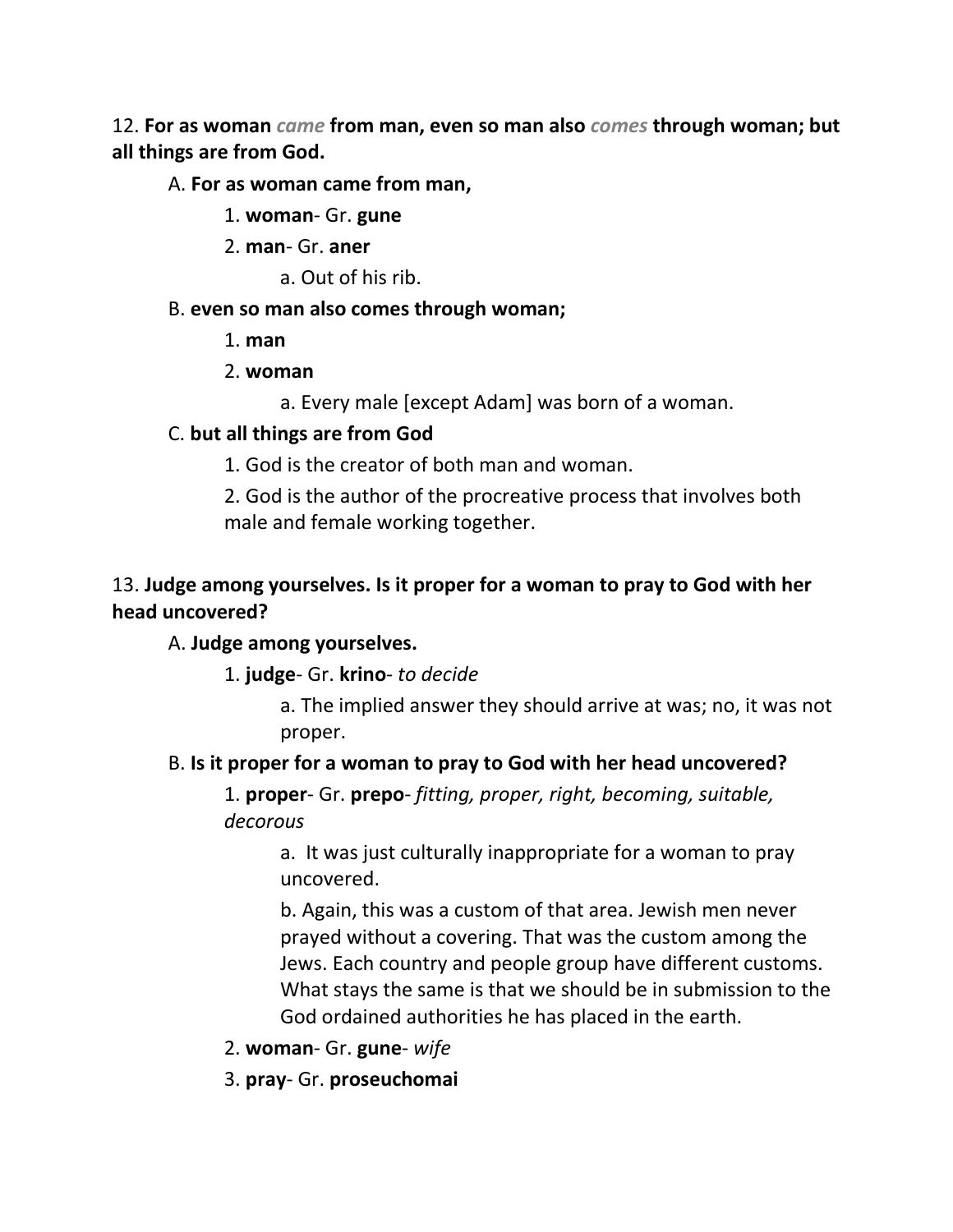4. **head**- Gr. **kephale**

# 5. **uncovered**- Gr. **akatakalutpos**

a. The Grecian women, except their priestesses, were accustomed to all appear in public with a veil. - Barnes **Commentary** 

14. **Does not even nature itself teach you that if a man has long hair, it is a dishonor to him?** 

# A. **Does not even nature itself teach you that if a man has long hair,**

1. **nature**- Gr. **phusis**- *the nature of things, the force, laws, order of nature*

- 2. **teach** Gr. **didasko**
	- a. Nature has the ability to teach us. Rom. 1:20, Ps. 19:1-2
- 3. **man** Gr. **aner**

# 4. **long hair**- Gr. **komao**- *to wear tresses of hair*

a. It is against nature for a man to look like a woman or a woman to look like a man. We were created distinct and different.

b. Today there is a blurring of the sexes. Men are dressing like women and women dressing like men. Some are even attempting to change their sex to the opposite sex. Some are advocating that the sex difference be done away with altogether! Some are wanting to go to the restroom of the sex they feel most affiliated with, instead of what goes with their biological makeup at birth. The world is so open minded their brains have fallen out!

c. Among the Jewish men only those who took a Nazarite vow grew their hair long.

# B. **it is a dishonor to him?**

1. **dishonor**- Gr. **atimia**

15. **But if a woman has long hair, it is a glory to her; for** *her* **hair is given to her for a covering.** 

A. **But if a woman has long hair,**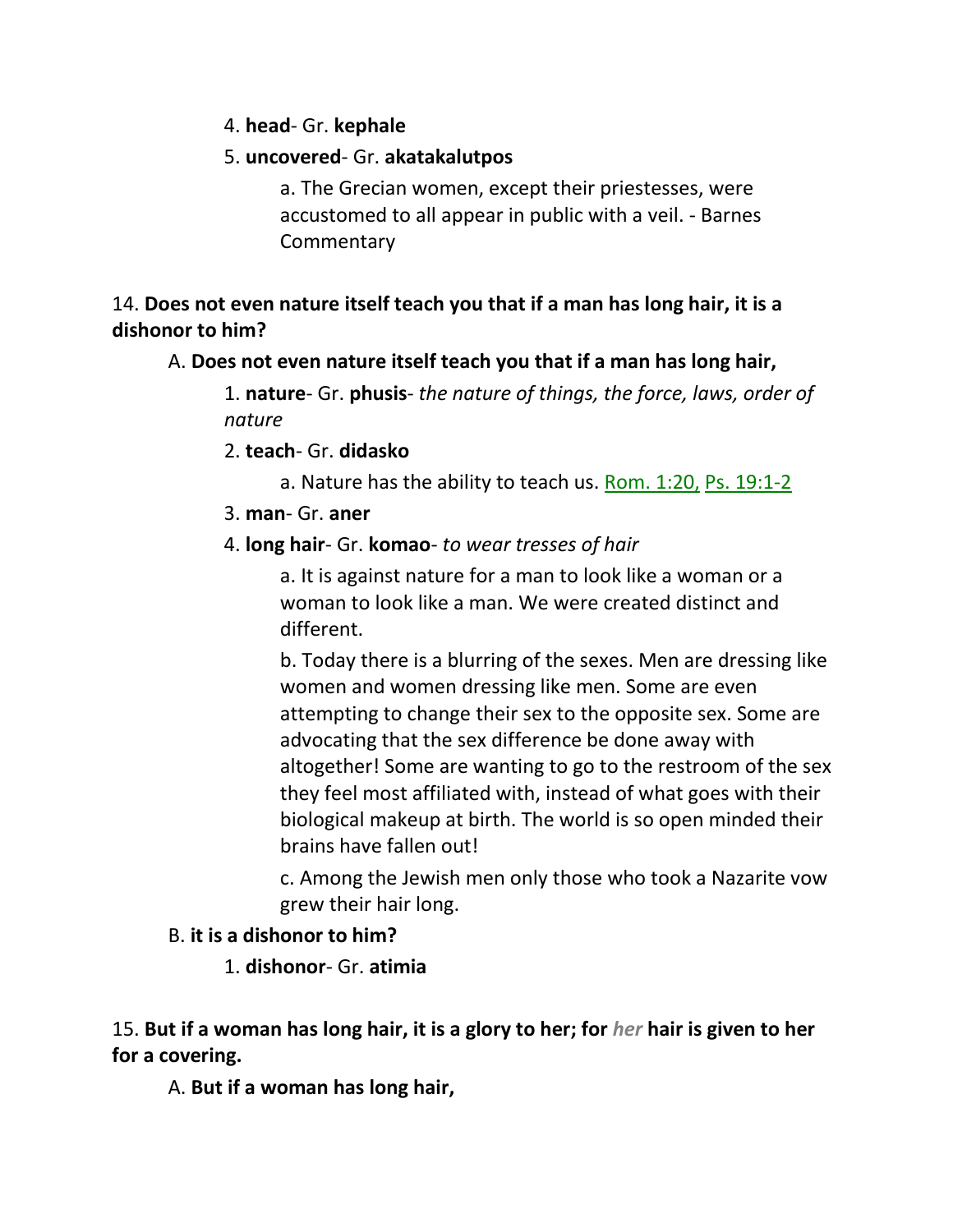1. **woman**- Gr. **gune**

2. **long hair**- Gr. **komao**- *to wear tresses of hair*

B. **it is a glory to her;**

1. **glory**- Gr. **doxa**- *dignity, pride, ornament, honor, radiance*

a. A woman's dignity should not only be in her hair, but also in a quite gentle spirit, which is of a great price in the eyes of the Lord. 1Pe\_3:3-5

# C. **for her hair is given to her for a covering**

1. **hair**- Gr. **kome**- *hair: in the NT, used only of human hair. However, it does not always refer to hair per se, but to the way that it is styled*

2. **covering**- Gr. **peribolaion**- *that which is thrown around any one, clothing, covering; a cloak, a veil*

a. Her long hair is a natural covering. The covering she is to wear while praying in public was a symbol of her spiritual covering.

# 16. **But if anyone seems to be contentious, we have no such custom, nor** *do* **the churches of God.**

# A. **But if anyone seems to be contentious,**

1. **seems**- Gr. **dokeo**- *seem, to be of the opinion*

2. **contentious**- Gr. **philoneikos**- *fond of contention or disputing, fond of battle, contentious, a lover of disputation*

a. Some people just love to fight and argue.  $1Ti$   $6:4-5$  They are in almost every church. Don't waste your time with these people.

# B. **we have no such custom,**

# 1. **custom**- Gr. **sunetheia**- *a custom or common practice*

a. First, Paul calls wearing a head covering in the church service a **custom**, not a scriptural command for all peoples for all times. However, being in submission to authority and showing respect is a scriptural mandate for all peoples and for all times.

b. Paul is saying here that there is no such custom in the common society of the day or in the church where women went without a head covering. In that day all women in Greek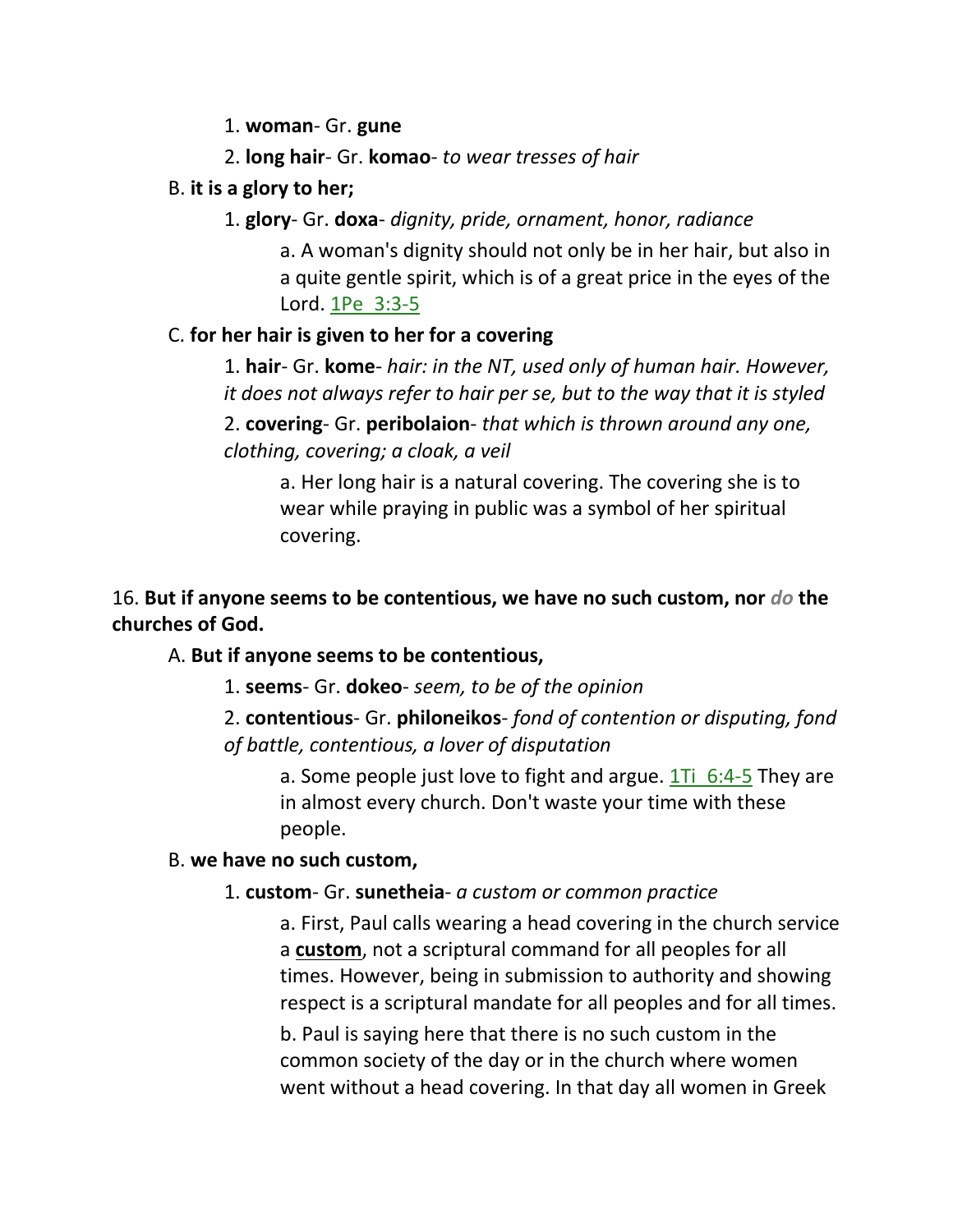and Jewish societies wore head coverings.

c. This Greek word used here is only used one other place in the NT. It is used for a custom of releasing a prisoner of the people's choosing on Passover. Joh\_18:39 In that instance it was Barabbas that was released instead of Jesus.

# C. **nor do the churches of God**

# 1. **churches**- Gr. **ekklesia**- *called out ones*

a. The churches modeled the common culture around them as long as it was not sinful. This is a good practice today.

# 17. **Now in giving these instructions I do not praise** *you,* **since you come together not for the better but for the worse.**

# A. **Now in giving these instructions I do not praise you,**

1. **giving instructions**- Gr. **paraggello**- *to transmit a message along from one to another, to declare, announce*

a. The instructions that are about to be given about the observance of the Lord's supper.

#### 2. **praise**- Gr. **epaineo**- *applaud, commend, praise*

a. Paul praised the Corinthians at the beginning of this chapter for keeping to the traditions he gave them for the church to observe. Vs. 2

b. Now Paul will share something that he could not praise them for. It is always good to find the positives in people and bring them out first before bringing out the negatives and correction.

# B. **since you come together not for the better but for the worse**

# 1. **come together**- Gr. **sunerchomai**

a. The churches in Corinth met in well-to-do patrons' homes. In Greco-Roman society, patrons often seated members of their own high social class in the special *triclinium* (the best room), while others were served, in plain view of this room, in the *atrium* (the couches in which might seat as many as forty persons). The guests in the larger room, the *atrium*, were served inferior food and inferior wine, and often complained about the situation. This societal problem spilled over into the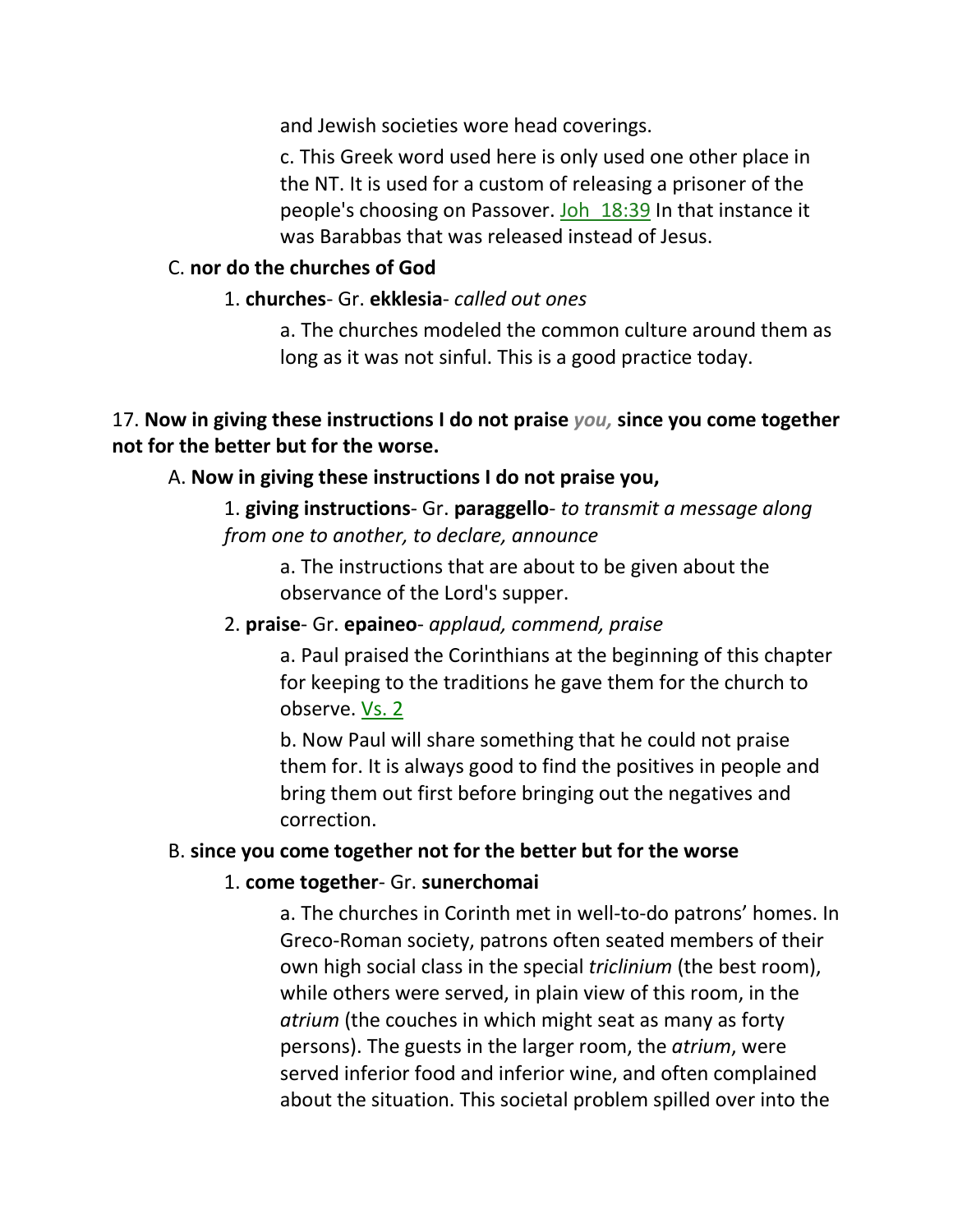church. The background for the meal [*the Lord's supper*] itself is the Jewish Passover, a sacred meal and celebration. But the Corinthians seem to have lost sight of this background; they treated the meal as a festal banquet such as they knew from Greek festivals or meetings of Greek religious associations. - Bible Background Commentary

b. It was the habit of Christians to come together and assemble. Many Christians have forsaken this time enduring practice to their harm. Heb. 10:25

c. In these early church gatherings the followers of Jesus broke bread [partook of the Lord's supper] and received the ministry of the Word of God. Acts 20:7

d. Communion was a major focal point of each meeting of the early Christians. Unfortunately, many churches do not even have communion or do it very infrequently.

#### 2. **better**- Gr. **kreitton**

a. The meetings were for the edification of all, but the meetings actually did the opposite for many present.

### 3. **worse**- Gr. **hetton**

a. Some of the poorer of the congregation were shamed because they were left without anything to eat. Also, some were getting sick because of their eating the Lord's supper without proper the esteem and faith that it is supposed to be partaken with.

# 18. **For first of all, when you come together as a church, I hear that there are divisions among you, and in part I believe it.**

A. **For first of all,**

1. **first**- Gr. **proton**

# B. **when you come together as a church,**

- 1. **come together** Gr. **sunerchomai**
- 2. **church** Gr. **ekklesia** *gathering of the called out ones*
- C. **I hear that there are divisions among you,**
	- 1. **hear** Gr. **akouo**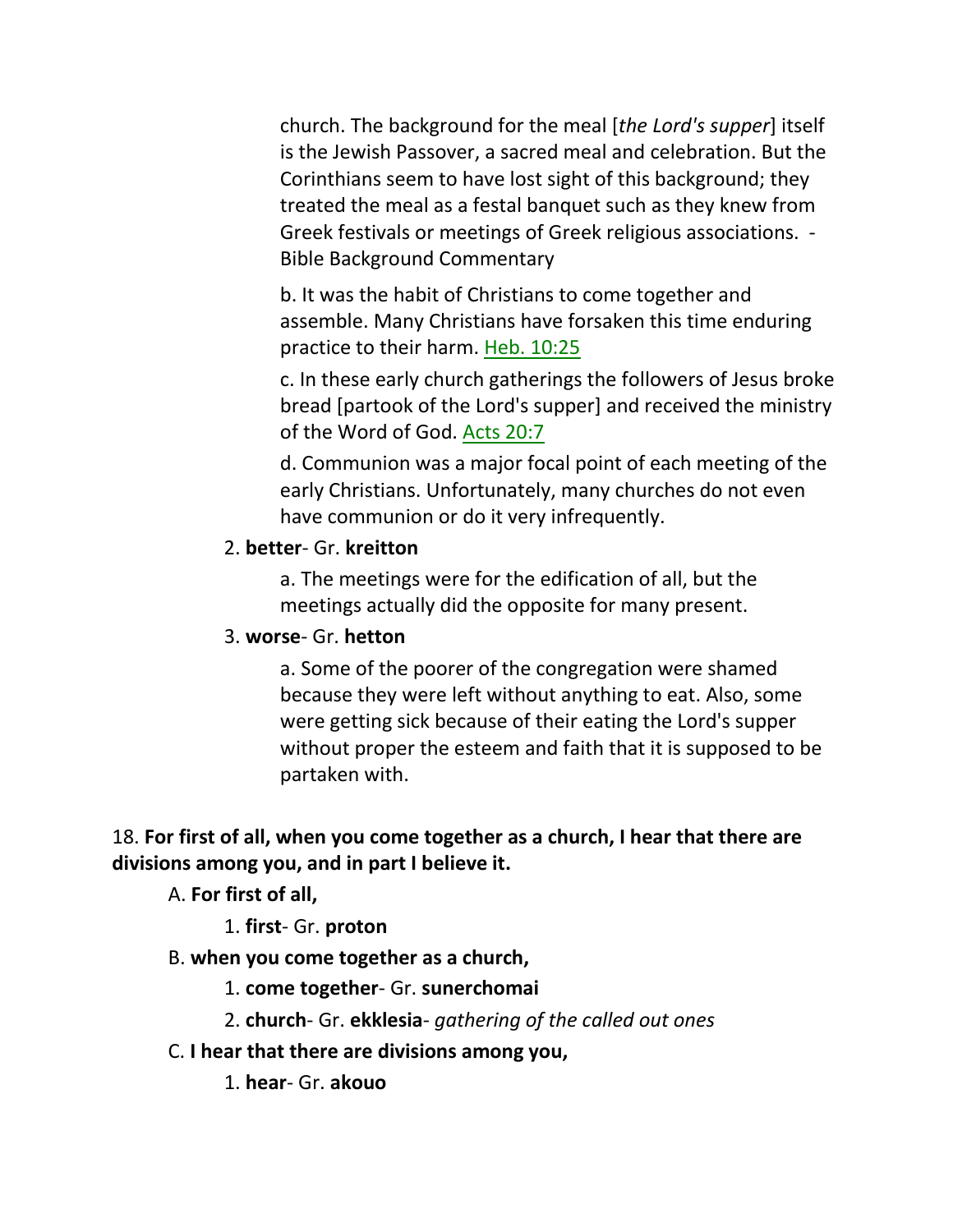a. We know that Paul had heard from those of Cloe's household of the divisions present in the church. 1 Cor. 1:11

b. We need to recognize the difference between a witness and a tattler. A witness is someone who is willing to put their name to the story. A tattler will not. You can only act upon the evidence of a witness. Anonymous testimony is never admissible in a court room. Cloe and her household were willing to have their name put to what they shared. If not, Paul would have not mentioned her and those of her house.

c. If someone has something to share with you about someone else but refuses to have their name attached to it, you can't do anything with that information. If you have multiple reports of the same thing then you can safely investigate if it is true or not.

#### 2. **divisions**- Gr. **schisma**- *a division into parties, schism*

a. We know from earlier in this book that there were divisions based upon personalities such as Paul, Peter, and Apollos. Also there seems to be a class division of rich and poor as Paul will bring up in a few verses. Apparently, these different groups divided into cliques and ate their meals separately.

b. There should not be any schism in the body. 1Co 12:25

#### D. **and in part I believe it.**

#### 1. **in part**- Gr. **meros tis**

a. Paul had heard rumors from different individuals. Some of those he heard from had credibility because he knew of their character and faithfulness, such as those in Cloe's household. Others, that he did not know their credibility, he did not put his confidence in. We need to be careful what we hear and who we hear it from. We need to have solid evidence before we try to bring correction to people and situations.

b. It is folly to answer a matter before you hear the matter in full and have knowledge of it.

c. Paul could also believe this rumor because he knew of the carnal state of this church as a whole.

d. Often reports get exaggerated by people. Rarely, is a report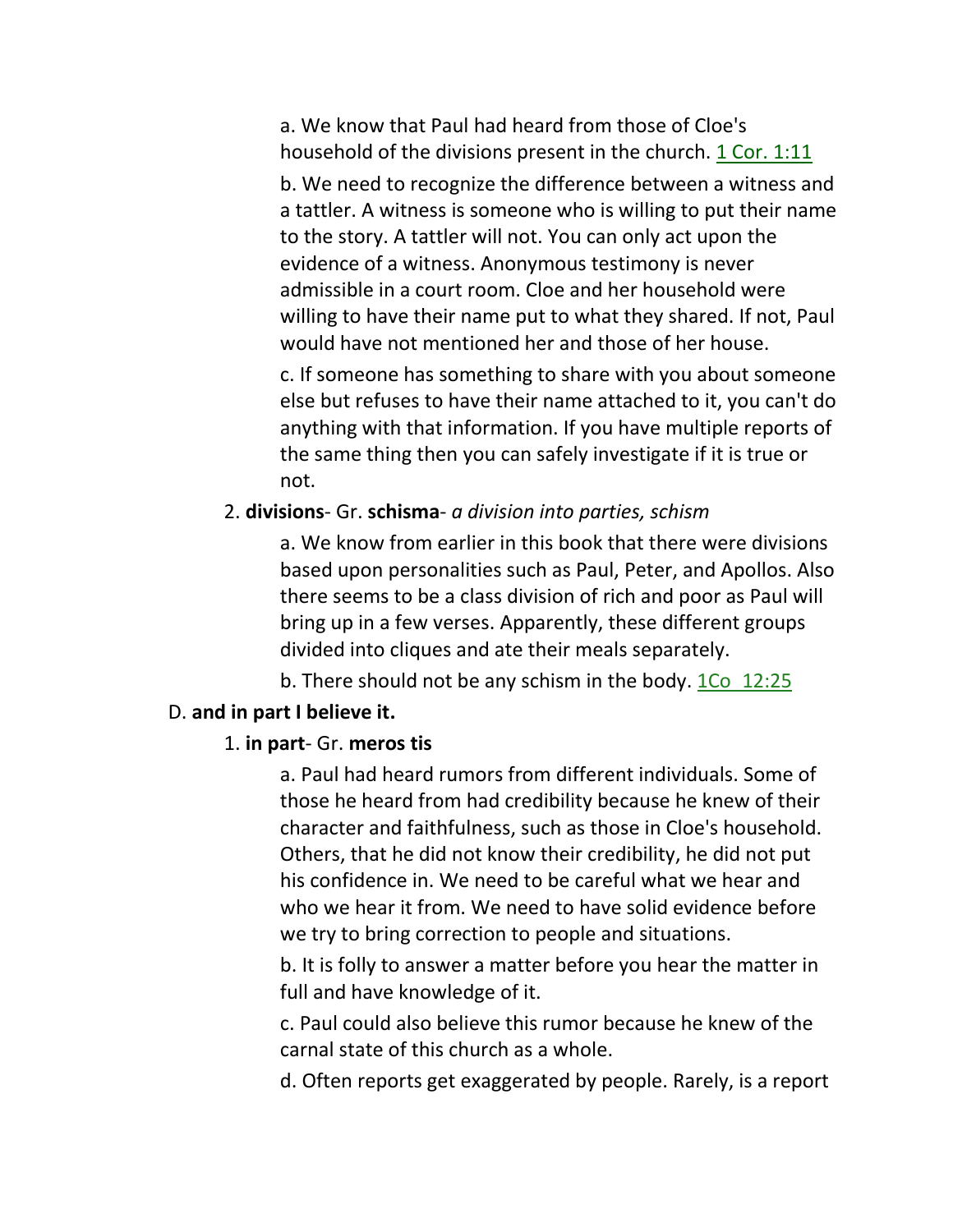exactly as it occurred.

#### 2. **believe**- Gr. **pisteuo**

# 19. **For there must also be factions among you, that those who are approved may be recognized among you.**

# A. **For there must also be factions among you,**

# 1. **must**- Gr. **dei**

a. Not that God wills or sanctions factions, but that it must occur when carnality is so prevalent in a group of believers.

2. **factions**- Gr. **hairesis**- *"that which is chosen," and hence, "an opinion," especially a self-willed opinion, which is substituted for submission to the power of truth, and leads to division and the formation of sects,*

a. There were some who held to the heresy that there would be no resurrection from the dead. 1 Cor. 15:12

#### 3. **among you**

a. This was present among the Corinthians and will exist in any group of carnal believers.

# B. **that those who are approved may be recognized among you.**

1. **approved**- Gr. **dokimos**- *to pass the test and be approved for usefulness and service.* 

a. The idea of this word here is "vindicated and proven to be in the right".

b. Those who are grounded in the Word of God will find themselves approved by God for all to see. 2 Tim. 2:15, Rom. 12:2

c. Those who are spiritual and live by faith in God's Word will be more fruitful and used by God than those who are not.

# 2. **recognized**- Gr. **phaneros**- *to be made apparent or clear*

a. Those called and approved by God will be recognized by man. Ordination is where man recognizes the call of God on one's life and approves their ministry. Gal. 2:9 Ordination is not man's call of you to the ministry, but man's mere recognition of it. God wants His servants recognized so they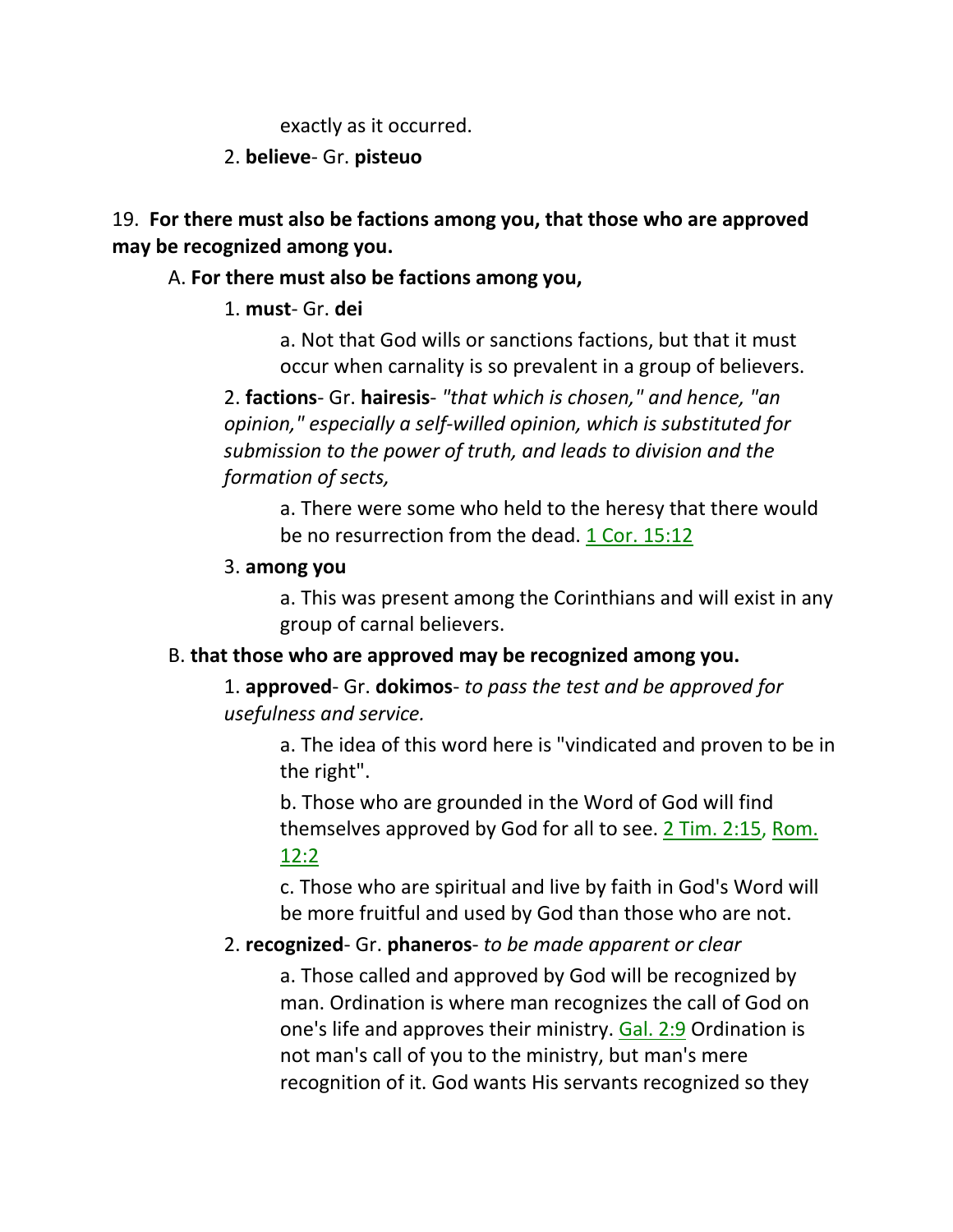can minister more effectively.

# 20. **Therefore when you come together in one place, it is not to eat the Lord's Supper.**

# A. **Therefore when you come together in one place,**

# 1. **come together**- Gr. **sunerchomai**

a. Believers need to regulary **come together**. God intended the church service primarily to be for the believers to be edified, taught the Word, and equipped to go out and win the lost outside the four walls of the church. However, there is a modern movement today that makes the church service all about unbelievers. Everything is geared to minister to unbelievers. The messages are watered down and everything is done to appeal to someone that does not know Christ. This is not what the church service is for! Jesus did not say go into all the church and preach the gospel. We are to go out into all the world and preach the gospel. The church service is for the congregation of the upright to be equipped by the Word of God and to go out and be witnesses in a greater way. Now, unbelievers might come into the church service from time to time so we need to give an altar call at the end of service, but please don't misuse the church service. It's primarily is for Christians to come together into one place to minister and be ministered to. They then go out and win the lost and bring them to church to be discipled. It is not the pastor's main job to win the lost. It is to disciple the saints with the teaching of the Word so they can go out and win the lost with their beautiful Christian lives and message. This is the believer's main job! They in turn bring those new Christians to church to be discipled so they can in turn go out and win the lost. This is the difference between addition and multiplication. When only the pastor wins the lost there is addition. When all the saints win the lost there is multiplication!

# 2. **one place**- Gr. *to the same* [place is implied]

a. It is God's plan and design that His followers come together regulary in **one place.** I say this because it is a common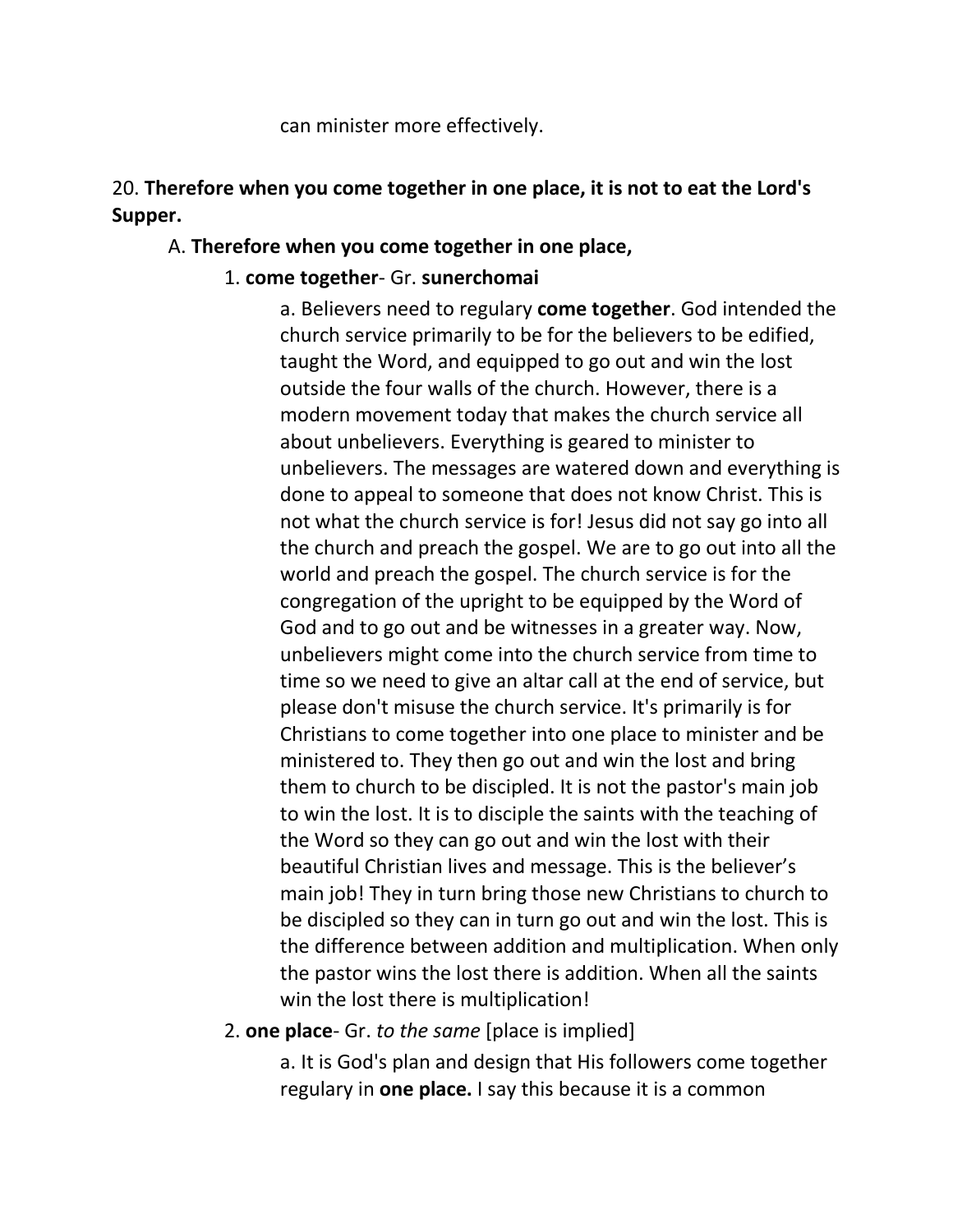practice now that Christians will stay at home and view services online from their couch. Technology is a blessing and if you are away and can't make it to church. It is great then to be able to watch remotely, however, most people today can make it to church but they choose to watch remotely from their home instead. This is not coming together in **one place**. It is forsaking of the assembling of ourselves together. Heb. 10:25 b. Discipleship cannot be developed alone or in isolation from other Christians. Those who only partake of church at home are consumers and not disciples. They want to receive from the service, but have no commitment to impart to and serve others. To do that you must be in **one place** with other believers. If this speaks of you, I say this in the utmost of love and I exhort you to go back or start going to church.

# B. **it is not to eat the Lord's Supper**

1. **eat**- Gr. **phago**- *to eat [with the idea that drink is included]. The Greek word esthio means just to eat.*

2. **Lord's Supper**- Gr. **kurios deipnon**- *the Lord's supper, especially a formal meal usually held at the evening*

a. The communion was the culmination of a meal which in the early church was called the love feast, or the agape. The Lord is calling you to His supper. Come and partake!

21. **For in eating, each one takes his own supper ahead of** *others;* **and one is hungry and another is drunk.** 

A. **For in eating,**

1. **eating**- Gr. **phago**

#### B. **each one takes his own supper ahead of others;**

- 1. **takes** Gr. **prolambano** *to take beforehand*
- 2. **own**

a. Pot blessing meals are nothing new. They went back to the very earliest days of the church. Each person was to bring food for themselves that could also be shared. However, many were not sharing their food with anyone but hogging it all to themselves. This goes against the very idea of communion and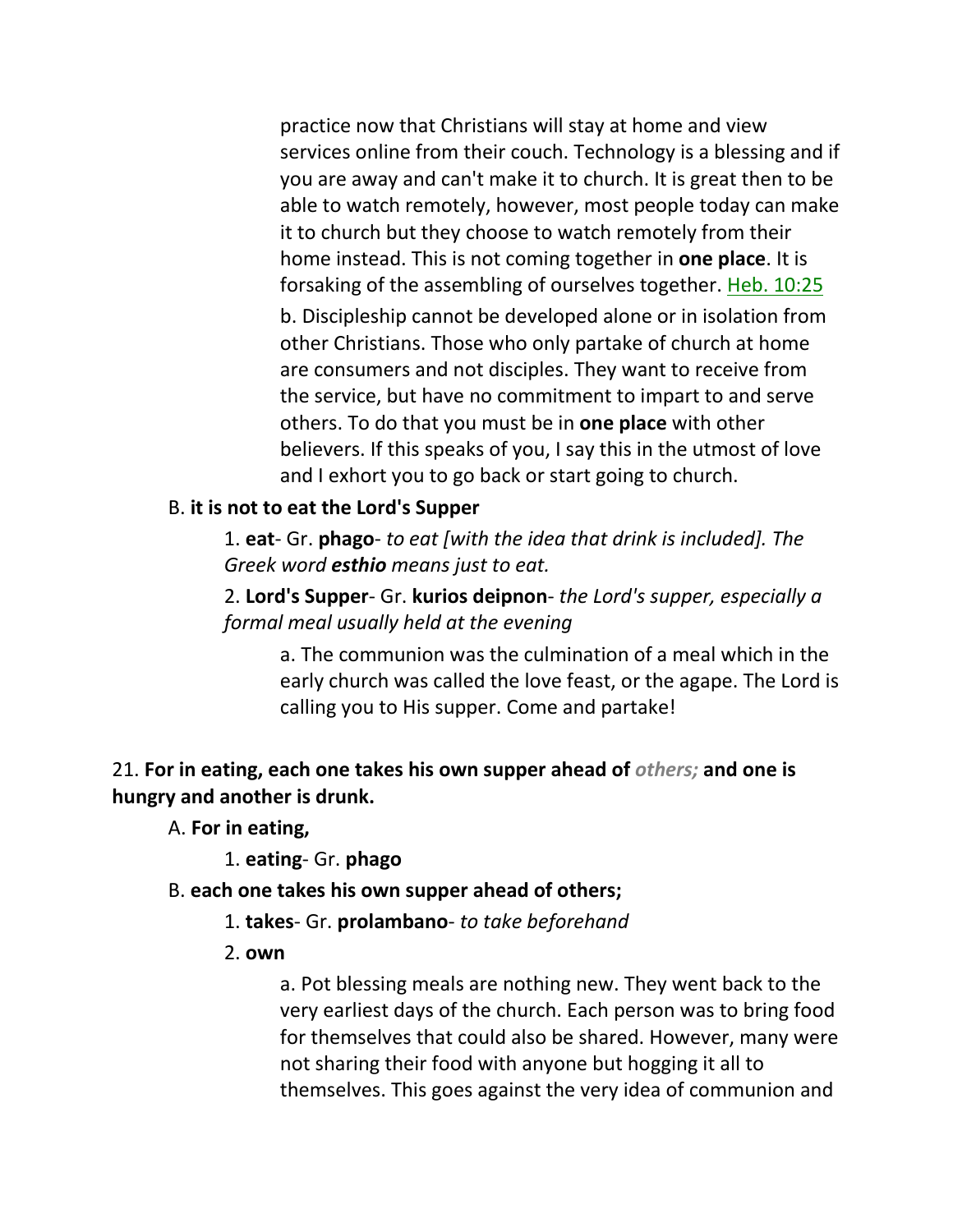fellowship which is based upon sharing.

3. **supper**- Gr. **deipnon**- *supper, especially a formal meal usually held at the evening*

a. The rich who did not have to work brought copious amounts of food and wine and they would start eating and drinking early in the evening. Some were even drunk by the end of the evening! When the poorer working class got off of work, cleaned up, and made it to church they did not have much or anything to bring, and there was no food or drink left when they got there because others had eaten and drank it all. They were left hungry and embarrassed. It was a sad situation.

b. Before they got saved the Corinthians were used to having riotous parties with gluttony and drunkenness. Sometimes the habits of the past are hard to break!

# C. **and one is hungry and another is drunk**

- 1. **hungry** Gr. **peinao**
- 2. **drunk** Gr. **methuo**

22. **What! Do you not have houses to eat and drink in? Or do you despise the church of God and shame those who have nothing? What shall I say to you? Shall I praise you in this? I do not praise** *you.*

# A. **What!**- Gr. **gar me**

1. This phrase means, "For surely not!" We might say today, "Really??!!"

# B. **Do you not have houses to eat and drink in?**

- 1. **houses** Gr. **oikia**
- 2. **eat** Gr. **esthio**
- 3. **drink** Gr. **pino**

# C. **Or do you despise the church of God and shame those who have nothing?**

1. **despise**- Gr. **kataphroneo**- *to think down upon, disesteem, think little of*

a. God sees us as one, not just individuals. When we despise other Christians we are actually despising the church of God! It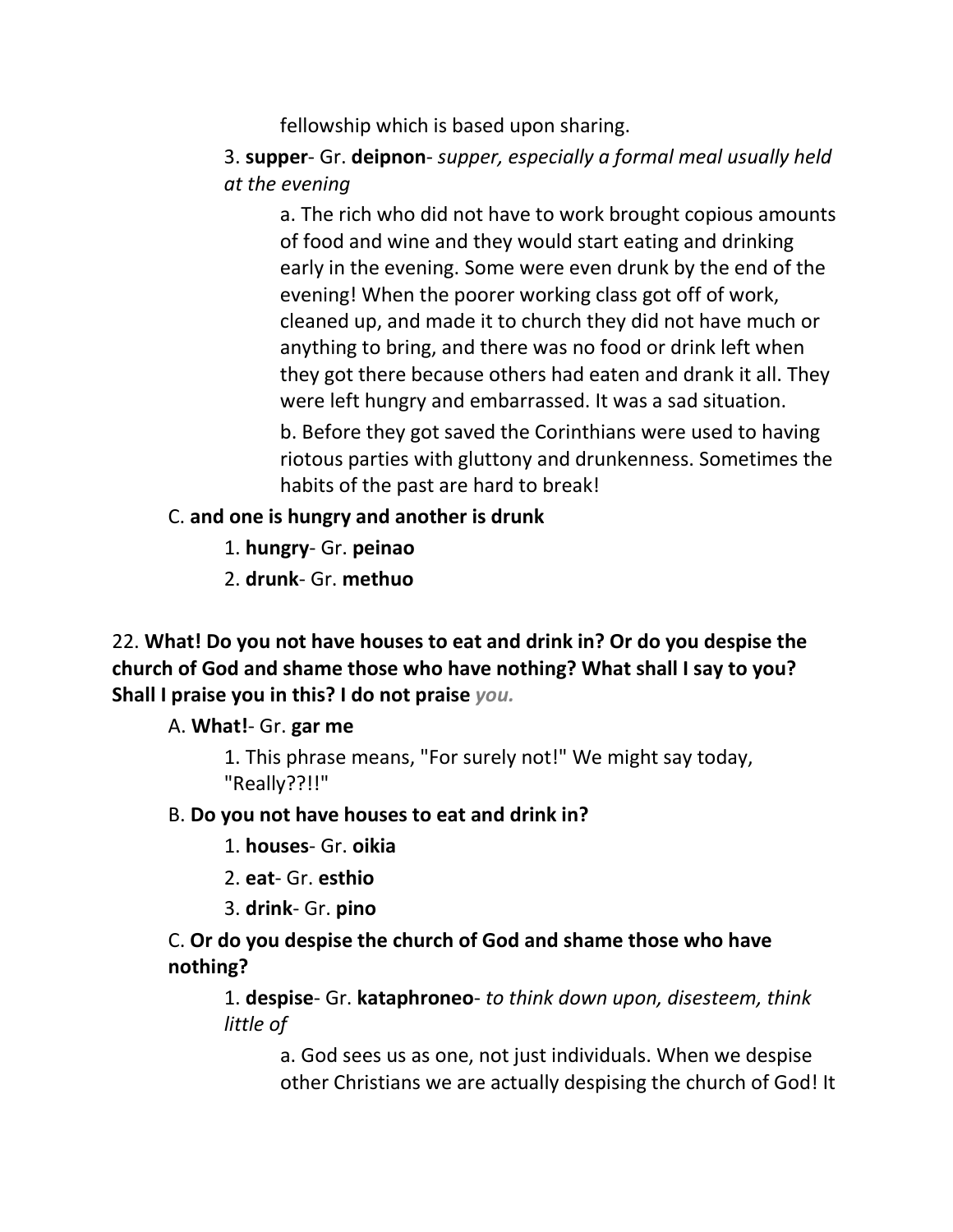is not good to despise Jesus' bride!

- 2. **church** Gr. **ekklesia** *the called out ones*
- 3. **shame** Gr. **kataischuno** *to utterly shame*
- 4. **nothing** Gr. **me** *not*
	- 1. These were the poor and slaves.

# D. **What shall say to you?**

- 1. **say** Gr. **epo**
	- 1. For a moment Paul was left speechless!

# E. **Shall I praise you in this?**

# 1. **praise**- Gr. **epainos**

a. The Corinthians loved praise, but Paul could not give them any in this case.

# F. **I do not praise you.**

1. I can only imagine how this must of stung the Corinthians when it was first read to them. The church service that this entire letter was read publicly to them must have been a church service to remember! It was a real come to Jesus meeting that day! The ushers were busy getting extra Kleenex!

2. The letter does not get any better from here on out. He still has a few chapters left to correct them on the abuse of the spiritual gifts, lack of love, disorderly conduct in the church services, and the heresy of denying the resurrection from the dead. He had already rebuked them for having divisions, being puffed up in pride, their accepting a man who was having sexual relations with his step-mother, taking other believers to court, committing sexual immorality and idolatry, causing others to stumble by misusing their freedom, disrespecting authority, and now abusing the Lord's table. It was not a good day at church when this letter was read. This was like getting straight "F's" on your report card.

23. **For I received from the Lord that which I also delivered to you: that the Lord Jesus on the** *same* **night in which He was betrayed took bread;** 

- A. **For I received from the Lord that which I also delivered to you:**
	- 1. **received** Gr. **paralambano** *to receive something transmitted*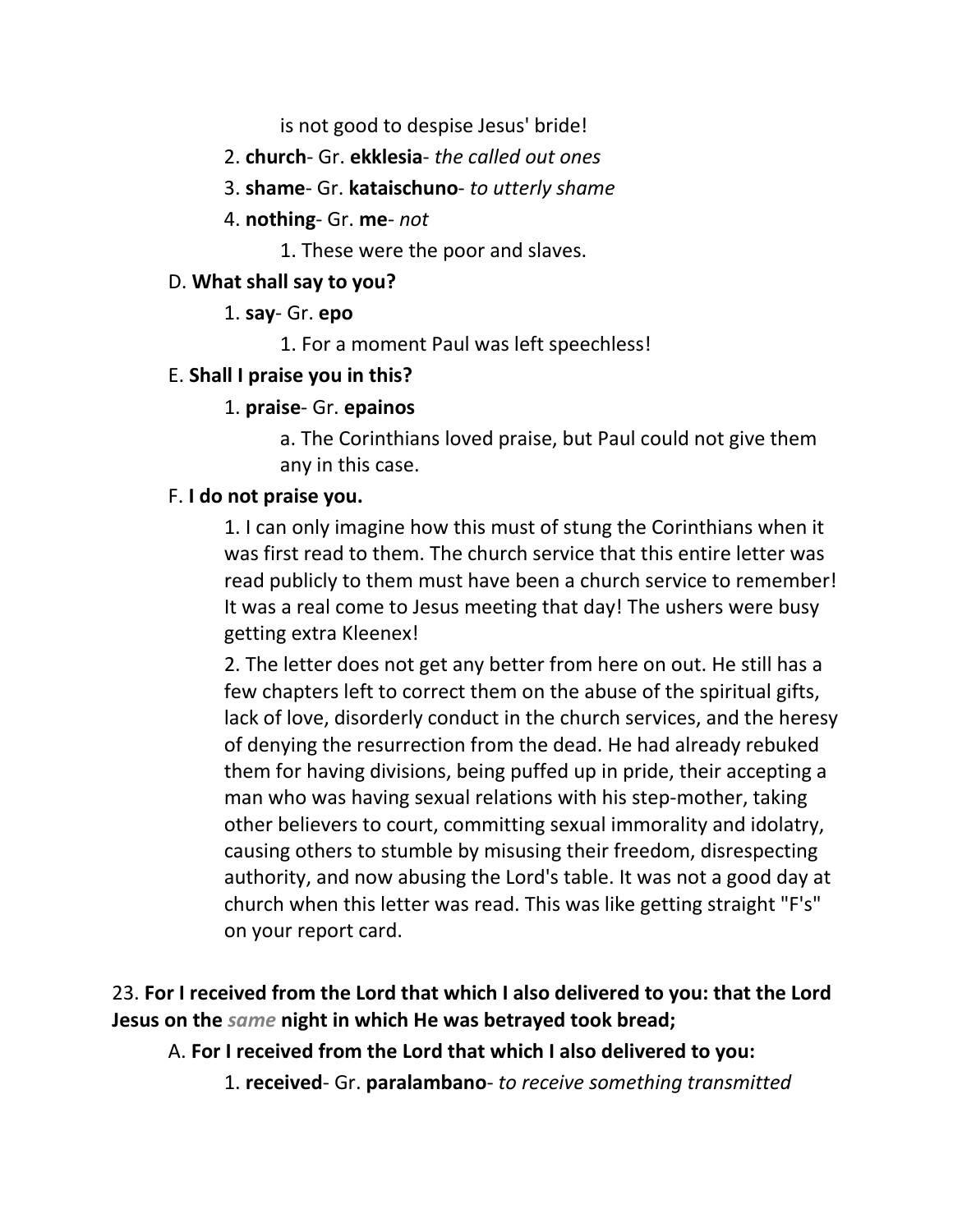a. The New Covenant is based upon us receiving revelation from the Lord. It is not about achieving for the Lord.

#### 2. **Lord**- Gr. **kurios**

a. Paul got direction on communion from the Lord Jesus Himself. Gal. 1:12, 1 Cor. 15:3, Gal. 1:1 Paul received the gospel he preached directly from Jesus. It was the same about direction for receiving communion.

#### 3. **delivered**- Gr. **paradidomi**- *to give over*

a. What Paul received from the Lord he once and for all delivered to us all. Jude 1:3

# B. **that the Lord Jesus on the same night in which He was betrayed took bread.**

- 1. **same** Gr. *not in Greek, omit*
- 2. **night** Gr. **nux**

a. Jesus knew His hour had come and instituted the communion meal the same night He was betrayed to remember His death until He returns again.

#### 3. **betrayed**- Gr. **paradidomi**- *to give over*

a. The same Greek word is used for **delivered** and **betrayed** in this verse. Jesus handed over to Paul how He gave the first communion right before He was handed over to be crucified.

b. He was betrayed by Judas, who had already conspired with the religious Jews to hand Jesus over to them.

c. Jesus knew He was being betrayed but still shared His meal with those around him in the midst of it. Often when we have been betrayed we pull away from others. This is one of the worst things to do when you have been betrayed. We need the love, encouragement, and prayers from others. We need to still minister to others as well.

- 4. **took** Gr. **lambano**
- 5. **bread** Gr. **artos**

24. **and when He had given thanks, He broke** *it* **and said, "Take, eat; this is My body which is broken for you; do this in remembrance of Me."**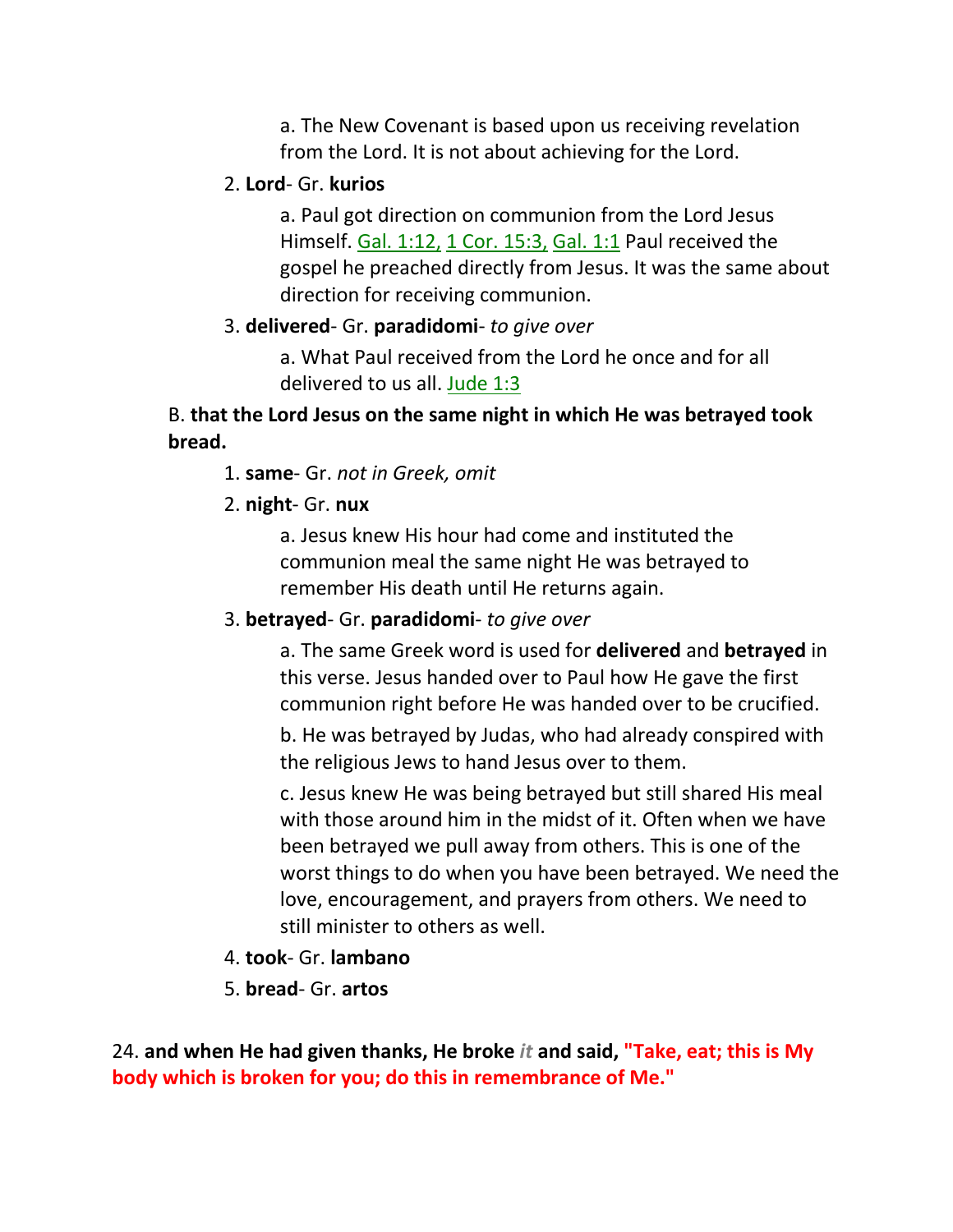# A. **and when He had given thanks,**

# 1. **given thanks**- Gr. **eucharisteo-** *to give good grace*

a. Thanksgiving is processed grace that you have received in your heart, have utilized, and return to the Father.

b. In several gospels it says Jesus blessed the bread. Mat 26:26, Mar 14:22

# B. **He broke it and said,**

# 1. **broke**- Gr. **klao**

a. The breaking of the bread was symbolic of Jesus' body being broken for us.

b. What God gives us in some cases needs to be broken before it will bless others and not just us.

# 2. **said**- Gr. **epo**

# C. **Take-** Gr. **lambano**

1. To have a participation in Jesus you must take [receive] Him. He does not force Himself on any person. You must come to Him and take Him by faith. John 1:12

2. Universalism is a grievous error. No one is saved independent of faith in Jesus as this doctrine teaches.

# D. **eat-** Gr. **phago**

1. Physical eating is symbolic of appropriating Jesus by faith. We must take Jesus and eat [appropriate by faith] him. John 6:53

# E. **this is My body which is broken for you;**

# 1. **My body**

a. When the Lord Jesus instituted this memorial, His body had not yet been given, nor had His blood been shed. When the Lord Jesus said, **"This is My body,"** He meant, "This is symbolic of My body" or "This is a picture of My body which is broken for you." To eat the bread is to remember Him in His atoning death for us. -Believer's Bible Commentary

# 2. **broken**- Gr. **klao**

a. The breaking of the bread was a symbol of his body being wounded, bruised, and broken, through buffetings, scourgings, platting of a crown of thorns, which was put upon his head,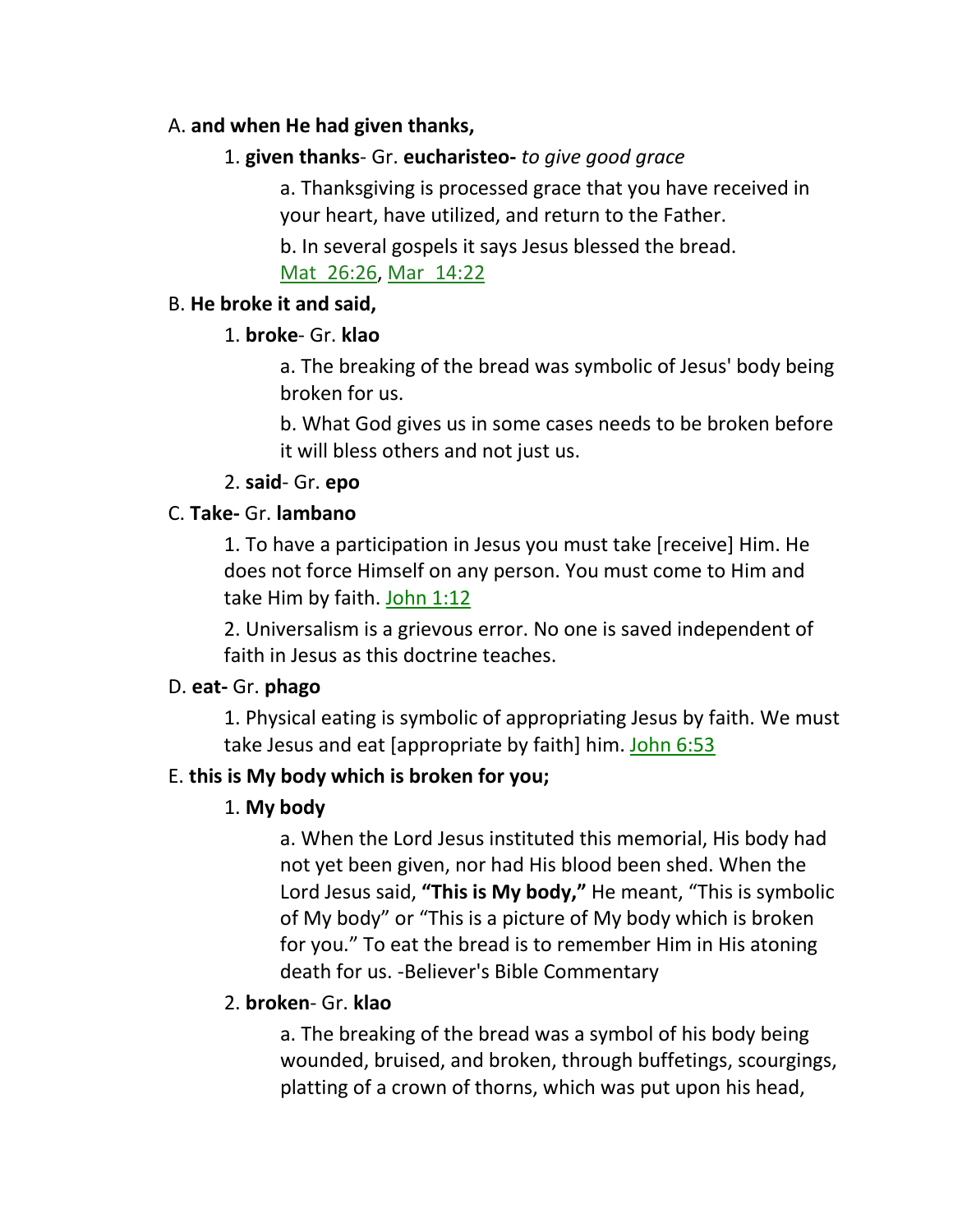and piercing his hands and feet with nails, and his side with a spear. -John Gill

b. His flesh was broken open by lacerations and punctures, however, not one of his bones was broken. Joh\_19:36

#### F. **do this in remembrance of Me**

#### 1. **remembrance**- Gr. **anamnesis**

a. Notice that Jesus says to do this in **remembrance of me**. Unfortunately many of the churches have made the communion service all about remembering ourself and how bad we have been. **NO!** We are to remember Jesus and how good He has been and is!

b. The focus during the communion meal is not to be on us, but on Jesus!

c. Jesus will say the same thing about the cup as well.

# 25. **In the same manner** *He* **also** *took* **the cup after supper, saying, "This cup is the new covenant in My blood. This do, as often as you drink** *it,* **in remembrance of Me."**

#### A. **In the same manner He also took the cup after supper,**

#### 1. **same manner**- Gr. **hosautos**

a. Meaning He gave thanks and blessed it like He did with the bread.

#### 2. **took**- Gr. *not in the Greek, omit*

a. We must **take** the cup of the Lord. We must **take** Jesus' blood and drink it [apply it by faith]. John 6:53

#### 3. **cup**- Gr. **poterion**

a. This meal that Jesus was having with his disciples was the Passover Meal. There were four cups shared by all during the traditional Passover meal. The first cup was called the cup of sanctification, the second was called the cup of deliverance, the third was called the cup of redemption, and the last cup was called the cup of hope. The cup Jesus picked up and said, "This is the cup of the new covenant in My blood", was the **third cup, the cup of redemption.** We are redeemed by the blood of Jesus.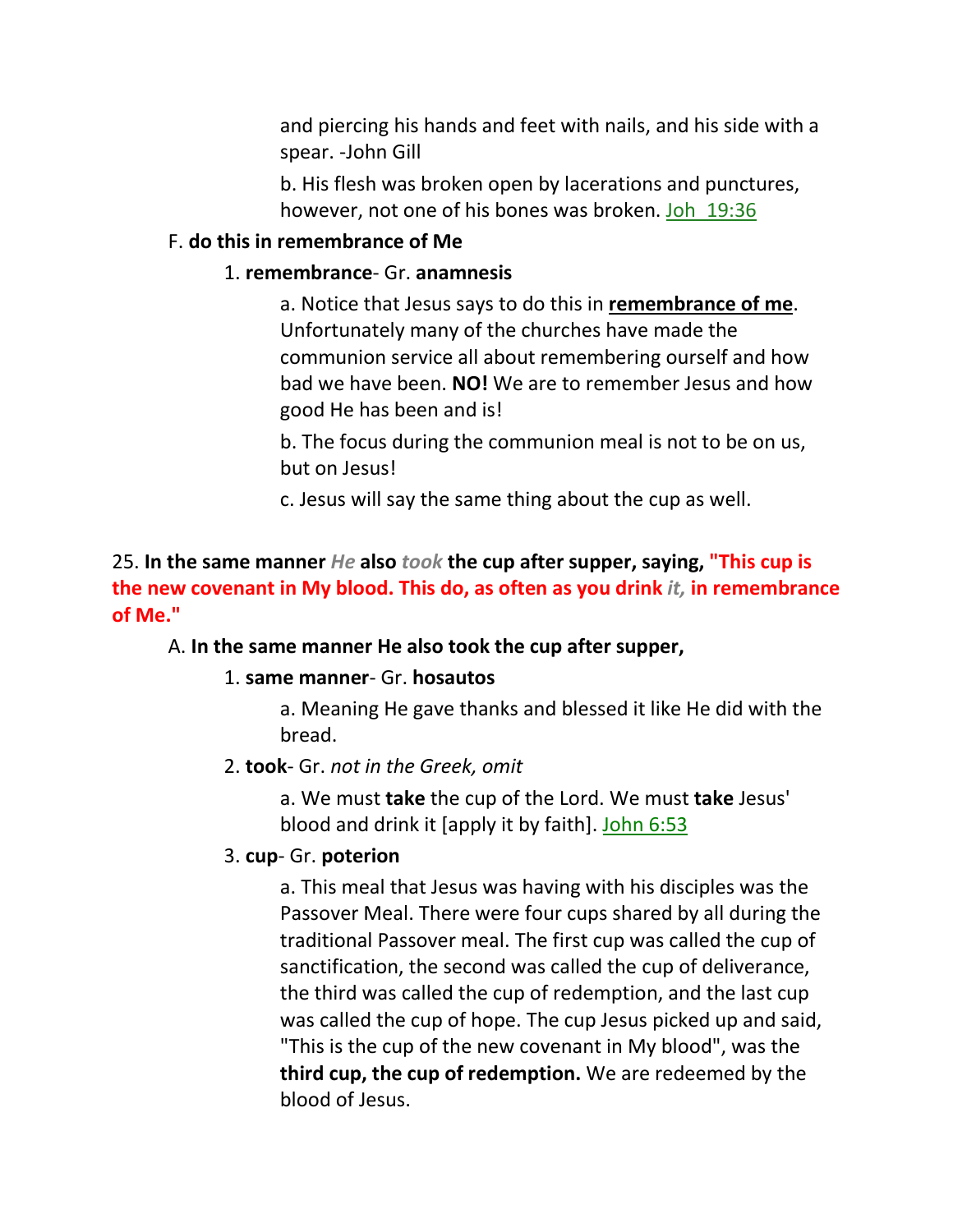4. **supper**- Gr. **deipneo**

- B. **saying,**
- C. **This is the cup of the new covenant in My blood.**
	- 1. **cup** Gr. **poterion**
	- 2. **new** Gr. **kainos** *new in quality*

a. The Old Covenant was ratified by blood. Heb. 9:18 So is the New Covenant. However, the new covenant is new in quality than the Old Covenant. It is a much better covenant. The Old Covenant was based upon what man did for God, but the New Covenant is based upon what Christ did for man.

3. **covenant**- Gr. **diatheke**- *A contract or agreement between two parties. In the Old Testament the Hebrew word berith is always thus translated. Berith is derived from a root which means "to cut," and hence a covenant is a "cutting," with reference to the cutting or dividing of animals into two parts, and the contracting parties passing between them, in making a covenant*. *The corresponding word in the New Testament Greek is diatheke, which is, however, rendered "testament" generally in the Authorized Version. It ought to be rendered, just as the word berith of the Old Testament, "covenant."*

a. We have trouble understanding the concept of covenant in our modern Western mind. The closest we have is a contract, but these often are broken, or not upheld due to a loop-hole. A covenant is much different! It is an agreement between parties that is binding based upon the shedding of blood. A covenant cannot be broken upon the pain of death for any that does break it. A blood covenant lasts as long as both parties are alive. The beauty of the new covenant is that it is made between God the Father and Jesus Christ. Both of them will never die! We get into the covenant by faith in Jesus.

# 4. **blood**- Gr. **aima**

a. Jesus was raised from the dead through the blood of the everlasting covenant. Heb. 13:20

b. Without the shedding of blood there is no remission of sins. Heb. 9:22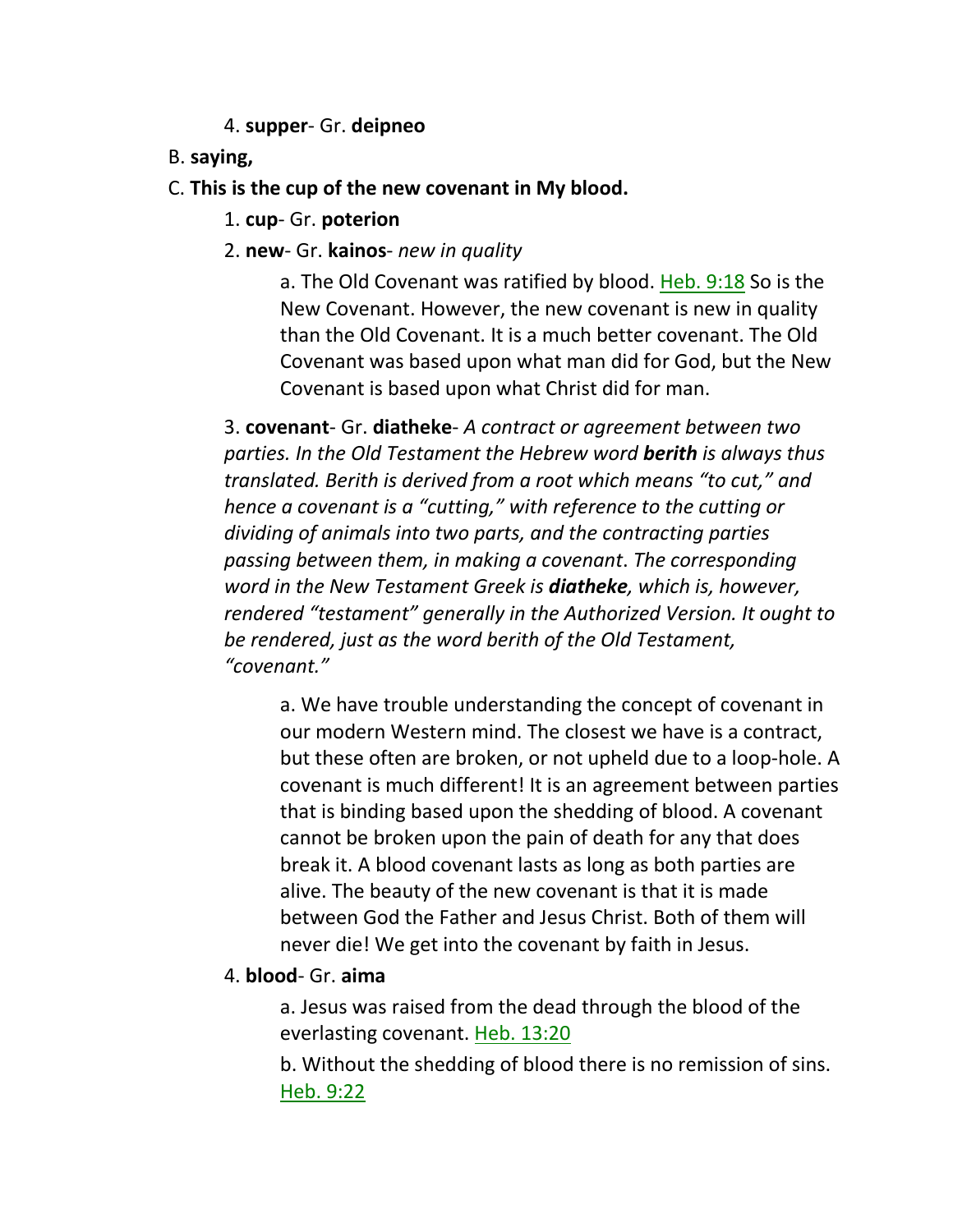c. In the old covenant you never entered God's presence without blood, it is the same with the new covenant. We approach the Father by the blood of Jesus.

#### D. **This do,**

#### 1. **do**- Gr. **poieo**

a. Taking communion is something every Christian is expected to do.

#### E. **as often as you drink it,**

#### 1. **often**- Gr. **hosakis**

a. By saying this, Jesus was freeing us from any regulations on how often we are to take communion. It is as often as you do it. However, the early church would have communion whenever they met together publicly. This was at least weekly. Acts 20:7 This phrase "as often" also implies that you can have it more than just once a week at church. You can do this daily if you want.

2. **drink**- Gr. **pino**

#### F. **in remembrance of Me**

# 1. **remembrance**- Gr. **anamnesis**

a. Just as with the bread, Jesus said we are to drink in remembrance of Him. Again, the focus of the communion table should be on Jesus and not on us.

# 26. **For as often as you eat this bread and drink this cup, you proclaim the Lord's death till He comes.**

# A. **For as often as you eat this bread and drink this cup,**

# 1. **often**- Gr. **hosakis**

a. Again this frees us from having to take communion at a certain set time or amount of times.

- 2. **eat** Gr. **esthio**
- 3. **bread** Gr. **artos**
- 4. **drink** Gr. **pino**
- 5. **cup** Gr. **poterion**

# B. **you proclaim the Lord's death till He comes**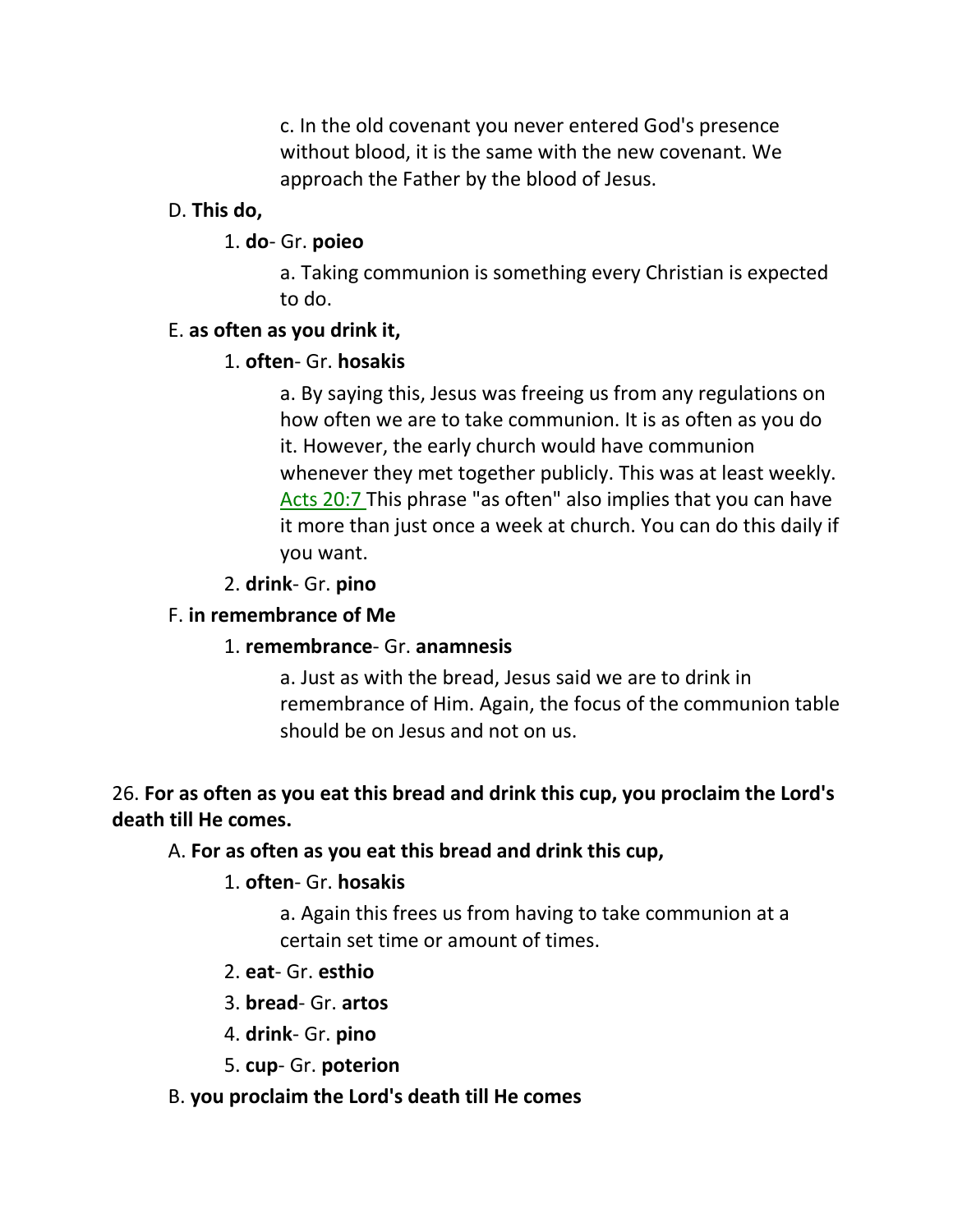1. **proclaim**- Gr. **kataggello**- Gr. *to announce, proclaim loudly, in NT to laud, celebrate, make public*

a. The communion meal is to be a public celebration and proclamation of the what Jesus did for us. Many churches have made it into a funeral dirge, a time of sadness and selfintrospection, which brings forth depression. They do it because they misinterpret the following verses in this chapter.

# 2. **Lord's**- Gr. **kurios**

a. The Lord Jesus

#### 3. **death**- Gr. **thanatos**

# 4. **comes**- Gr. **acri hou**

a. This takes for granted we understand He was raised from the dead.

b. Jesus is coming back! 1Co\_4:5; 1Co\_15:23, Mat\_23:39; Mat\_24:30; Mat\_26:29, Luk\_17:22; Joh\_14:3; Act\_1:11; Act 3:20, Php 3:20, 1Th 4:16, 2Th 1:10; 2Th 2:2-3, 2Ti 4:1, Tit\_2:13, Heb\_9:28, Heb\_10:37, 2Pe\_3:10, 1Jn\_2:28, Jud\_1:14, Rev\_1:7, Rev. 22:20

c. Sometimes we lose focus on Jesus returning. One day Jesus was physically return to rule over the earth. Until that day comes we can have a symbolic demonstration of what Jesus did for us on the cross by taking communion.

# 27. **Therefore whoever eats this bread or drinks** *this* **cup of the Lord in an unworthy manner will be guilty of the body and blood of the Lord.**

A. **eats**- Gr. **esthio**

- B. **bread** Gr. **artos**
- C. **drinks** Gr. **pino**
- D. **cup** Gr. **poterion**

E. **unworthy manner**- Gr. **anaxios**- *unworthily, irreverently, in an unbecoming manner*

1. The solemn occasion of the Lord's Supper was to be celebrated carefully and entered into with spiritual readiness. When Paul said that no one should take the Lord's Supper **unworthily,** he was speaking to church members who were rushing into it without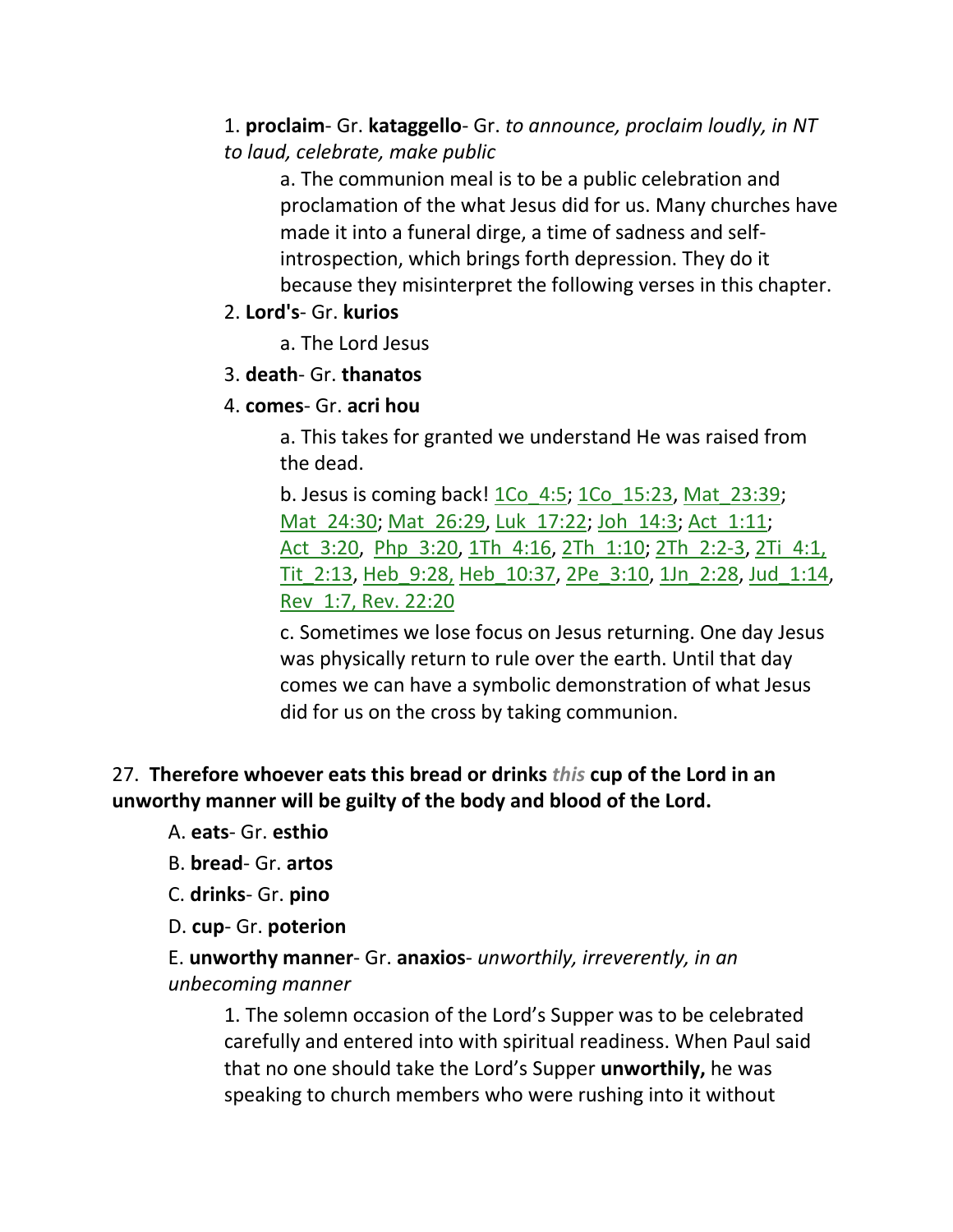thinking of its meaning. Those who did so would be **guilty of sinning against the body and the blood of the Lord.** To treat the symbols of Christ's ultimate sacrifice irreverently is to be guilty of irreverence toward his body and blood shed on sinners' behalf. -Life Application **Commentary** 

2. The Corinthians were treating the Lord's table like a common pagan feast putting no significance upon it at all. This was paramount to them counting the blood of Jesus as a profane thing and trampling underfoot the Son of God. Heb. 10:29

3. Many churches improperly interpret this as saying you must be **worthy** to eat and drink of the communion table. This is wrong! We are all unworthy of it! That is why Jesus died for us, because we were all unworthy of salvation. That is why salvation is by grace through faith. Paul is saying not to eat it in a **worthy manner**, but we should respect the meaning and weight of it.

4. Many churches with this faulty interpretation will try to make themselves worthy of communion by introspection, grieving, and confession of sins. This does not make you worthy! The shed blood of Jesus for your sins made you worthy. We should confess our wrong doings to the Lord, but that does not make us worthy. The shed blood and faith in it makes us worthy.

F. **guilty**- Gr. **enochos**- *to be held [responsible for]*

1. We all will be held responsible for what we have done in our body, whether good or bad. 2 Cor. 5:10 We will have to give an answer for it.

2. The Rotherham literal translation does a good job on this verse: *So that, whosoever may be eating the loaf, or drinking the cup of the Lord, in an unworthy manner, shall be responsible for the body and blood of the Lord.* 

- G. **body** Gr. **soma**
- H. **blood** Gr. **aima**

28. **But let a man examine himself, and so let him eat of the bread and drink of the cup.** 

A. **But let a man examine himself,**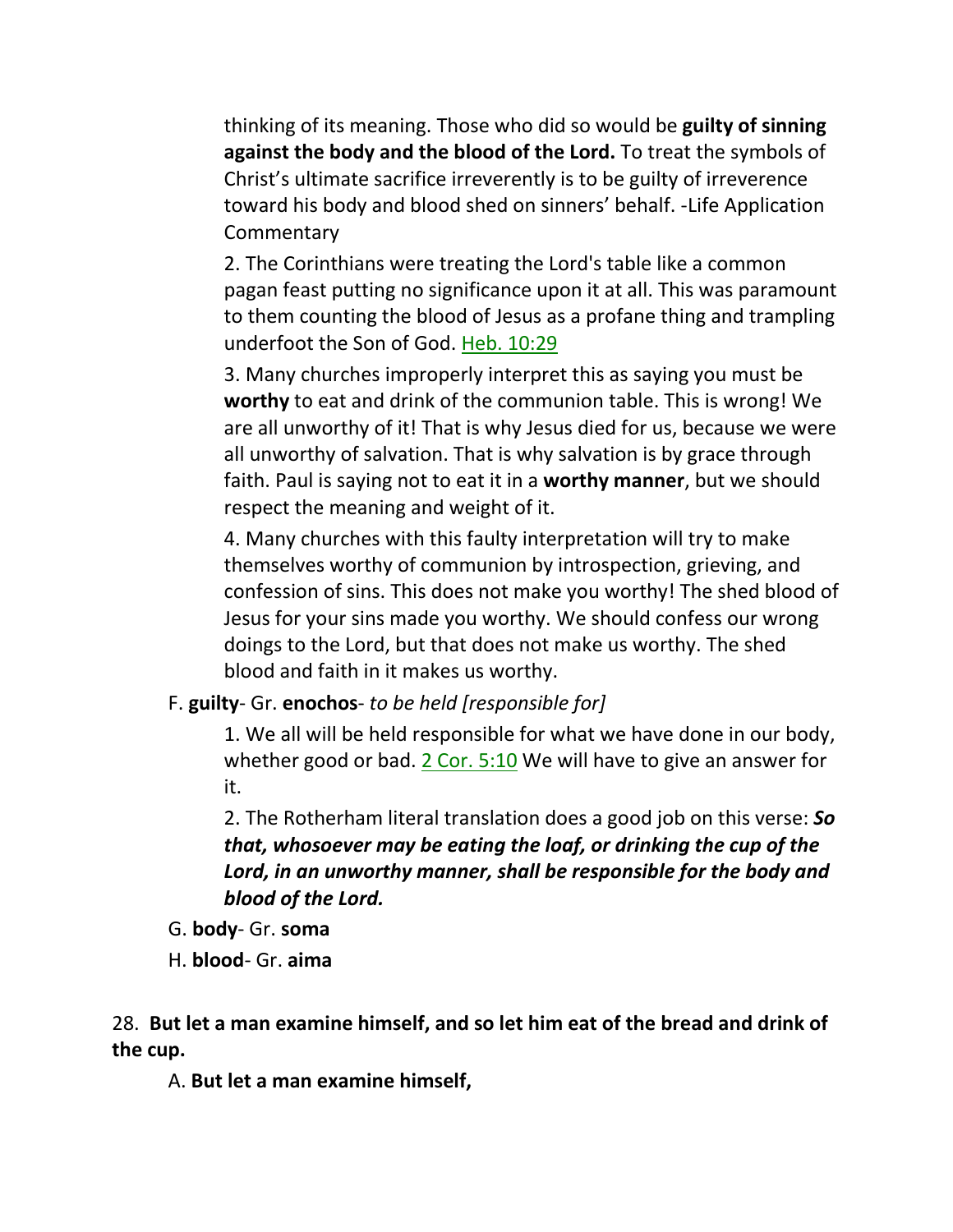### 1. **man**-Gr. **anthropos**- *general word for mankind*

a. This applies to men and women.

### 2. **examine**- Gr. **dokimazo**- *to test in order to approve*

a. This is where many churches get their practice of teaching their congregations that they must examine their hearts for any unconfessed sins and then confess them so they can be worthy of taking communion. This practice turns the celebration of the Lord into a morbid self-focused ceremony. The attention becomes on you and not on Jesus. Please remember Jesus said both of the bread and cup that we are to partake of them in **remembrance if Him**! This wrong interpretation of this verse makes it about remembering you and how bad you have been, not on Jesus and how good He has been.

b. This verse, as with all scripture, needs to be taken in context to what has been said. Paul just said not to take communion in an unworthy manner. This means that they needed to take it with the recognition of what it stands for and to put faith in it. What are we to examine ourselves for? We are to examine ourself if we are taking communion in a worthy manner, not if we are worthy of it. We need to examine ourselves to see if we are in faith before we partake of it. 2 Cor. 13:5

c. I am certainly not against confessing any sins that are clouding your conscience, but this does not make you worthy of partaking of communion. Jesus' death and resurrection already did that for you!

# B. **and so let him eat of the bread and drink of the cup**

- 1. **eat** Gr. **esthio**
- 2. **bread** Gr. **artos**
- 3. **drink** Gr. **pino**
- 4. **cup** Gr. **poterion**

a. Once we check up on that we are focusing on what the elements mean and that we are in faith, we are to partake of it. If this was about being worthy, then some who failed the test, should not eat, but Paul here says after you examine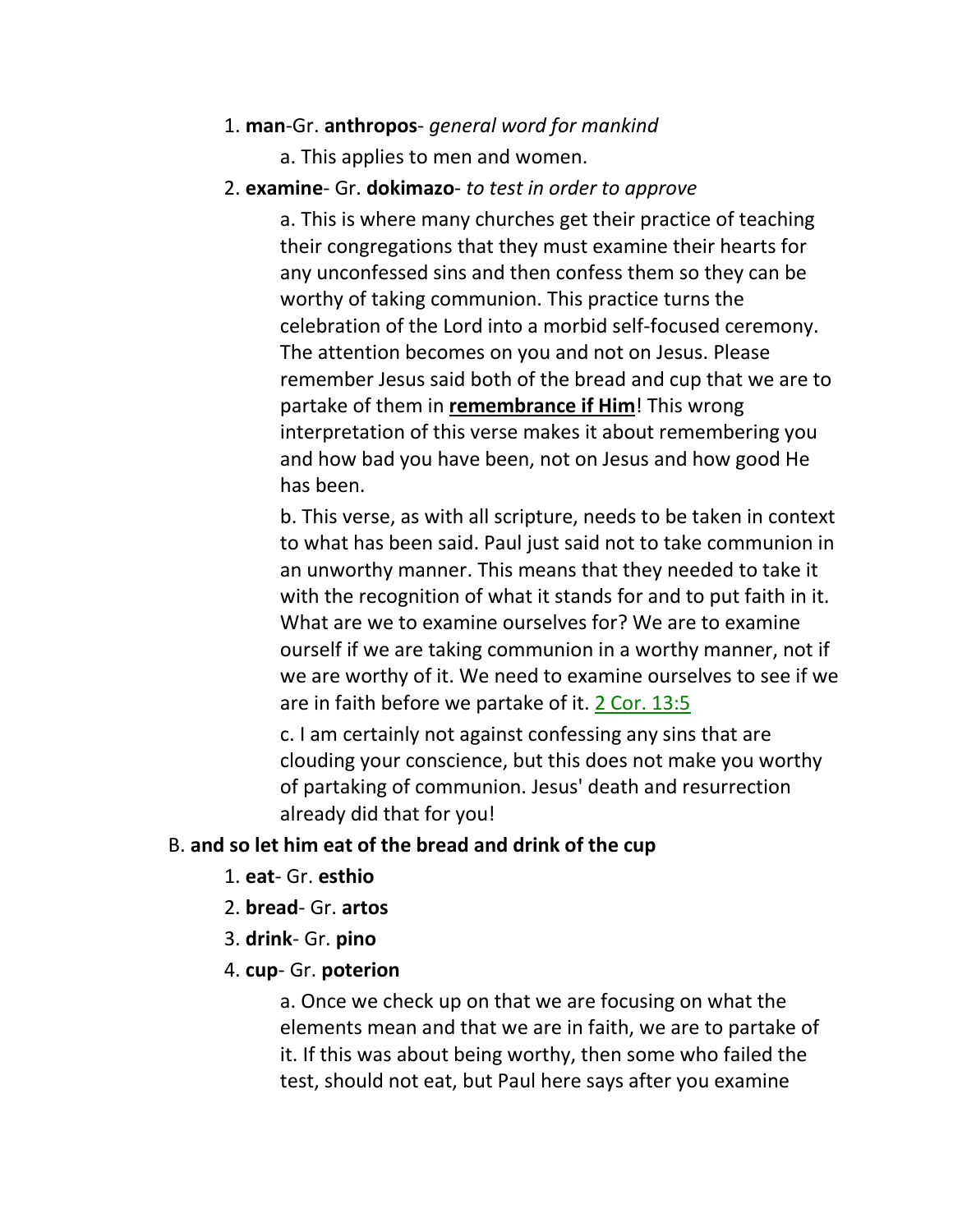yourself eat and drink. He does not say if you find yourself unworthy don't eat or drink it. No one is worthy in themselves to partake of it. That is why Jesus died! It was to make us worthy!

# 29. **For he who eats and drinks in an unworthy manner eats and drinks judgment to himself, not discerning the Lord's body.**

A. **For he who eats and drinks in an unworthy manner eats and drinks judgment to himself,**

- 1. **eats** Gr. **esthio**
- 2. **drinks** Gr. **pino**
- 3. **unworthy manner** Gr. **anaxios**

a. Again, this is speaking of taking communion in an unworthy manner, not if you are worthy of it or not. The Corinthians were just treating this like any other pagan feast not putting any special meaning to it.

#### 4. **judgment-** Gr. **krima**- *a decision*

a. They were eating and drinking their decision, which was to not put any significance in the elements.

b. This Greek word is translated in the KJV as **damnation**. This is an unfortunate translation. This word does not mean eternal damnation. It means a decision or sentence. This decision or sentence speaks of consequence in this life, not the next. If Paul was wanting to speak of eternal damnation he would have used a different Greek word- **katakrima**. There is no condemnation [**katakrima**] in Christ Jesus. Rom. 8:1

c. The judgment spoken of here is the protection of God being taken off our natural life. \**This will be explained in the commentary notes on verse 31 below. This judgment opens up one to an early death as seen in the next verse.* 

# 5. **to himself**

#### B. **not discerning the Lord's body.**

#### 1. **discerning**- Gr. **diakrino**- *to distinguish*

a. They failed to see the bread speaks of one body in unity. They also failed to distinguish the elements on the communion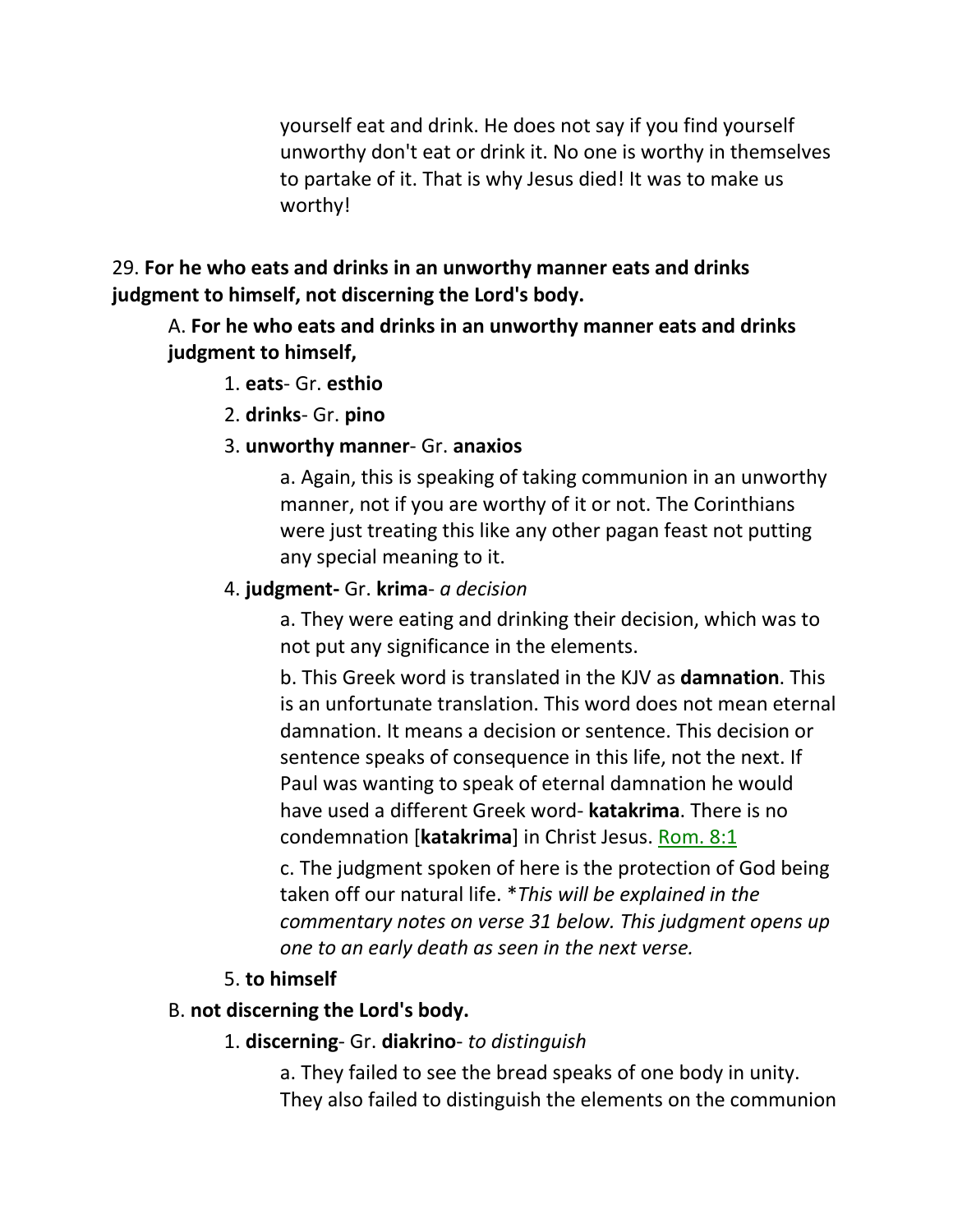table from any regular meal or food and drink they partook of.

# 2. **body**- Gr. **soma**

a. They were not seeing that the bread spoke of unity in the body of Christ. They were separating from other parts of the body in creating factions in taking the communion meal. Also, they were shaming some members of the body of Christ by eating and drinking everything before the poor workers could make it to the meeting. When we treat other people wrongly it will open us up to the attack of the enemy.

b. This also can mean they were not seeing the value of healing in the broken body of Jesus. By His stripes we were healed. If we don't put faith in the broken body of Jesus for our healing we open ourselves up for sickness and an early death as we see in the next verse.

# 30. **For this reason many** *are* **weak and sick among you, and many sleep.**

# A. **For this reason many are weak and sick among you,**

- 1. **For this reason** Gr. **dia touto**
- 2. **weak-** Gr. **asthenes** *weak, lack of strength, infirmed*
- 3. **sick** Gr. **arrhostos** *feeble, without vigor*

# B. **and many sleep.**

# 1. **sleep**-Gr. **koimao**

a. This is a term for the death of a believer. Just as when you go to sleep at night you rise up in the morning strong and refreshed, so it is with a believer. Although his body dies, he will rise again in the resurrection strong and refreshed!

b. In the NT this term is only used a believer.

# 31. **For if we would judge ourselves, we would not be judged.**

# A. **For if we would judge ourselves,**

1. **judge**- Gr. **diakrino**- *to separate, make a distinction, discriminate*

2. **ourselves**

- B. **we would not be judged**
	- 1. **judged** Gr. **krino**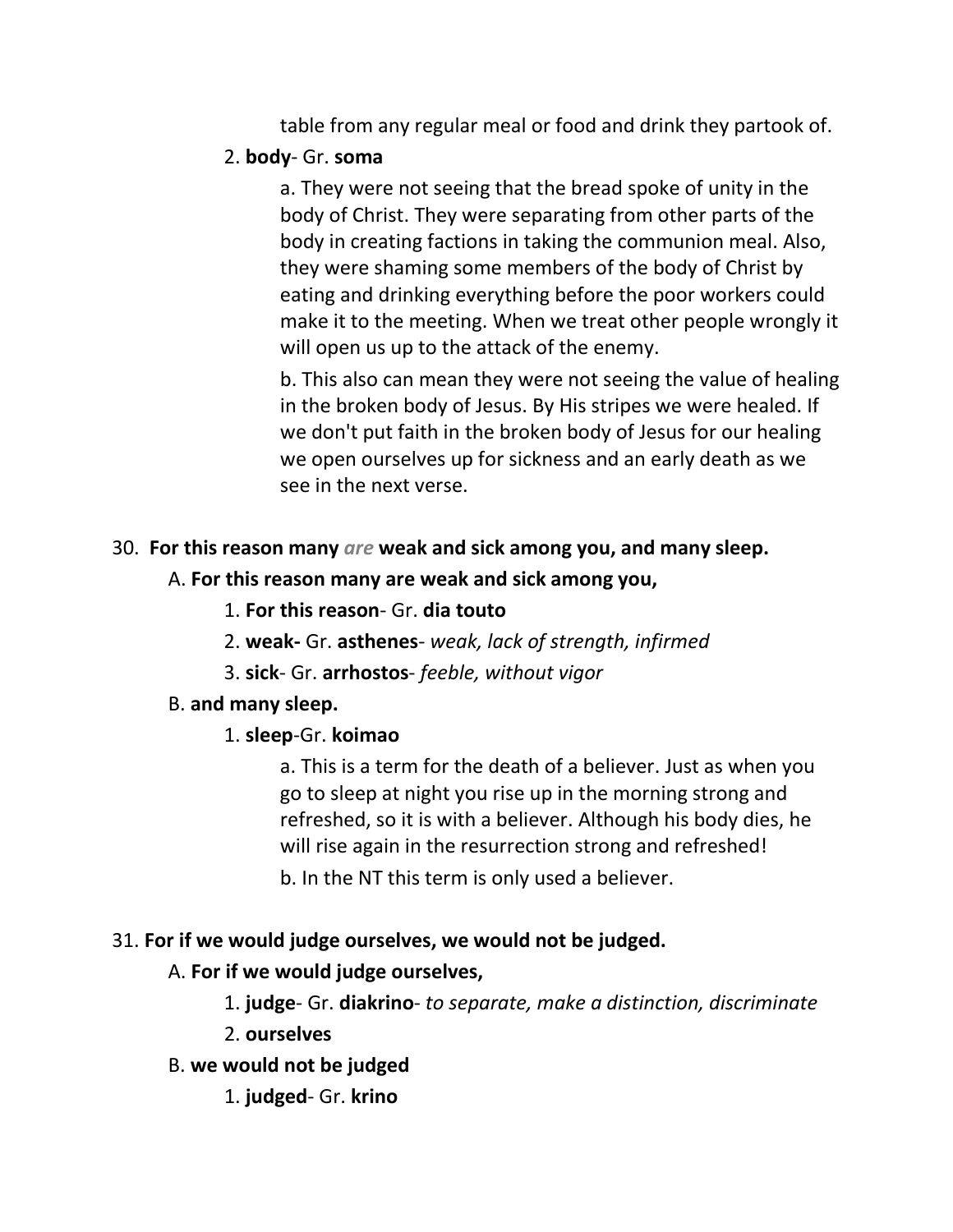a. A Christian will not be judged for theirs sins. Judgment for sin is eternal death. Rom. 6:23 Jesus bore our sins and eternal death. We will not incur this judgment ever, because Jesus was already judged for our sins. John 5:24 God is not unjust to commit double jeopardy- the judging of a crime twice. b. However, we will be judged for our works. This judgment for our works can take place in this life and will take place in heaven at the Judgment seat of Christ. Rom. 14:10, 2 Cor. 5:10, 1 Cor. 3:10-15 Evil works judged in this life can lead to God's protection being removed from us and the enemy having an inroad into our life to shorten our physical life. Evil works judged in heaven will result in the loss of eternal reward.

c. Practicing evil works can shorten our natural life. They are inroads for the enemy to attack us. The enemy comes to steal, kill, and destroy. John 10:10 The judgment spoken of here is the taking away of God's protection from the enemy. This is seen earlier in this book with the man having sexual relations with his step-mother. The judgment given in his case was to hand him over to satan for the destruction of his flesh [body], not his eternal spirit.  $1 \text{ Cor. } 5:5$  It was a natural temporal judgment which could of shortened his life if he did not repent. We find in 2 Corinthians he did repent.

# 32. **But when we are judged, we are chastened by the Lord, that we may not be condemned with the world.**

# A. **But when we are judged,**

# 1. **judged**- Gr. **krino**- *to decide or sentence*

a. Again, this judgment is not for sin, which would be eternal death, but for works which results in God's divine protection being removed from one's natural life.

# B. **we are chastened by the Lord,**

# 1. **chastened**- Gr. **paideuo**- *child training*

a. This proves that this judgment is not eternal damnation. This Greek word means *child training*.

b. This same word was used of Hymenaeus and Alexander in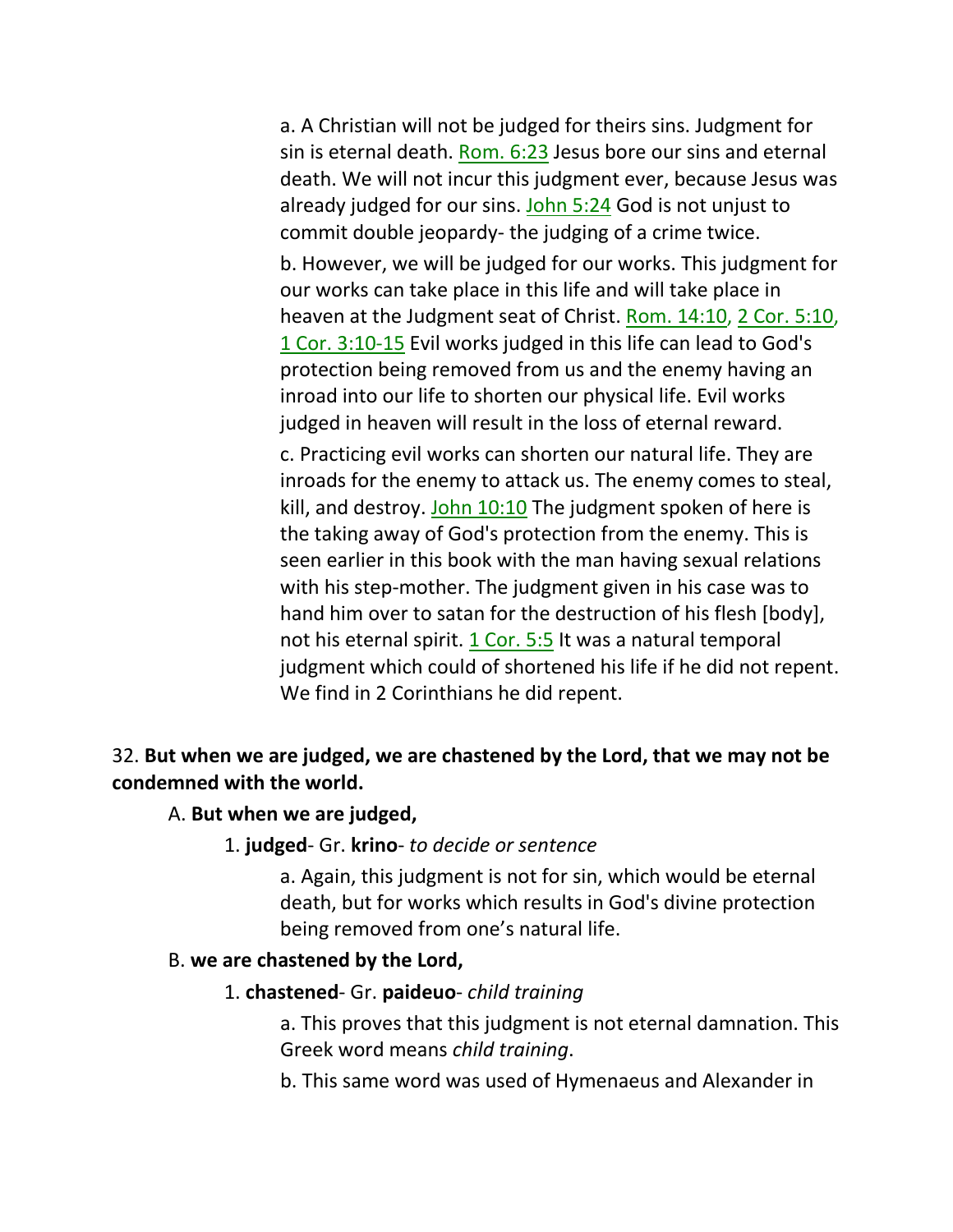1 Tim 1:20. They were delivered unto satan [God's protection was removed from them]. The purpose there is stated, "that they may learn [Gr. **paideuo**- *be child trained*] not to blaspheme." These two men were believers. They were not eternally judged for their sin, but they were judged in their natural life by God's protection being lifted off of the them. Satan had access to them. The affliction from satan was intended for them to repent. If this happened the protection would return.

c. God's preferred way of child training **is not** lifting off his protection from your natural life! His preferred method of child training is using His Word in your life! 2 Tim 3:16- Scripture is profitable for ["**training** in righteousness"- Gr. **paideuo**- *child training*]. If we steadfastly refuse to be disciplined by God's Word, He will eventually remove His protection from us and allow the enemy to attack us. You don't want this to happen. This is only in extreme cases however. Just be a disciple of the Word of God and this will never happen to you!

# C. **that we may not be condemned with the world**

# 1. **condemned**- Gr. **katakrima**- *to judge against*

a. This speaks of eternal judgment and damnation. Those who do not accept Jesus as Lord and Savior will be eternal judged and lost.

#### 2. **world**- Gr. **kosmos**

a. This speaks of unbelievers

# 33. **Therefore, my brethren, when you come together to eat, wait for one another.**

# A. **Therefore,**

1. Again, the whole issue brought out in this section is the Corinthians not waiting for each other and shaming some of the body who had nothing. Also, they were treating the meal as a common pagan feast, not putting any special significance upon it.

2. Churches have turned this section of scripture into confession of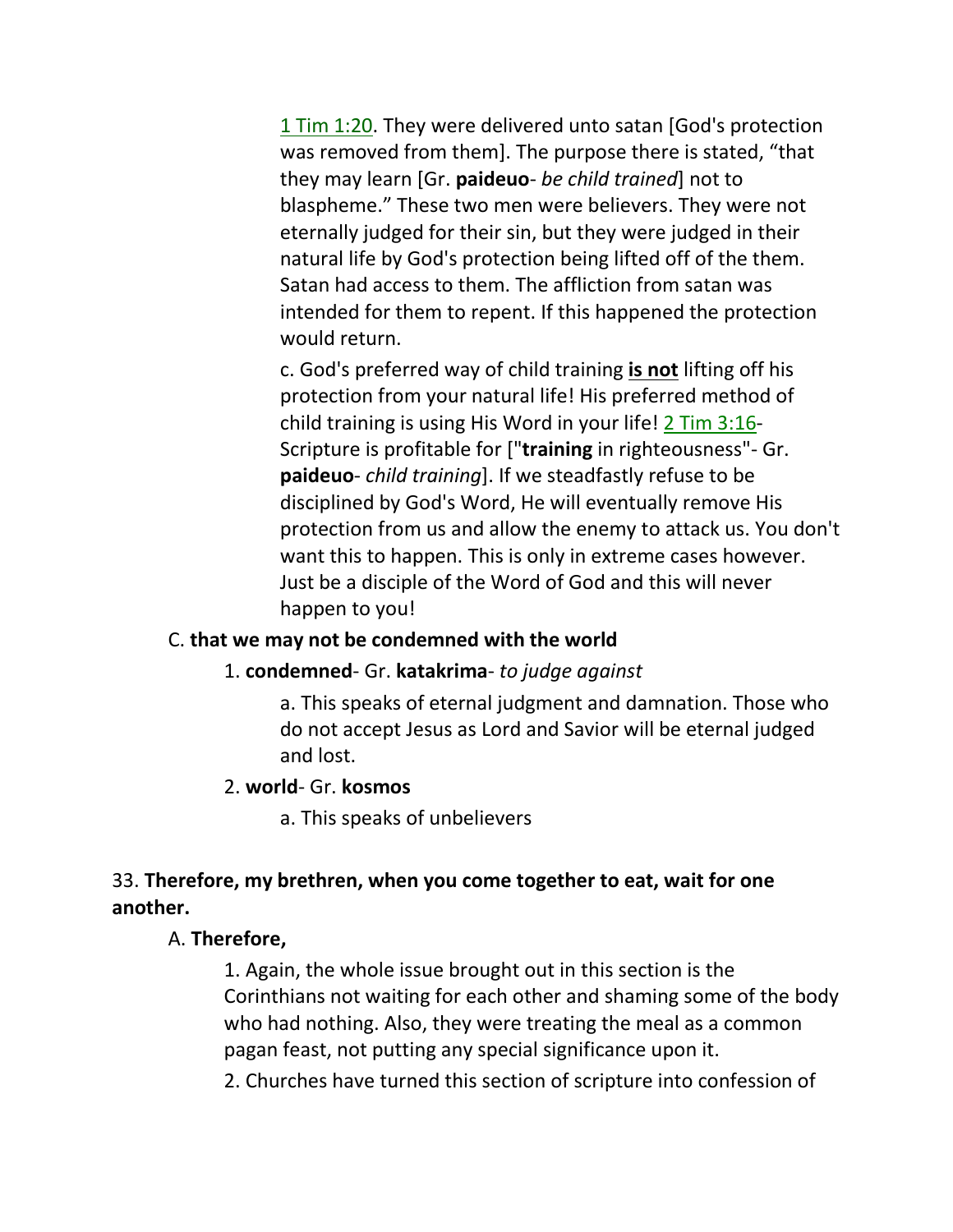every sin that can be thought of so they can be worthy to partake of communion. That is a misinterpretation and out of context. It takes the focus off of Jesus and put it on the individual. Paul brings the proper context again in this verse.

B. **my brethren,**

1. **brethren**- Gr. **adelphos**

### C. **when you come together to eat,**

#### 1. **come together**- Gr. **sunerchomai**

a. Christians are called to come together regularly. Heb. 10:25 It is damaging to the Christian life not to do so.

#### 2. **eat**- Gr. **phago**

# D. **wait for one another**

#### 1. **wait**- Gr. **exdechomai**- *to look for, expect, wait for, await*

a. In doing so you show respect for the body of Christ.

# 34. **But if anyone is hungry, let him eat at home, lest you come together for judgment. And the rest I will set in order when I come.**

# A. **But if anyone is hungry,**

# 1. **hungry**- Gr. **peinao**

a. It is a good practice that if you are invited somewhere you will be sharing food, and you are really hungry, to grab a snack at home first so you don't eat more than your share.

# B. **let him eat at home,**

#### 1. **eat**- Gr. **esthio**

2. **home**- Gr. **oikos**

# C. **lest you come together for judgment.**

# 1. **come together**- Gr. **sunerchomai**

# 2. **judgment**- Gr. **krima**

a. Again this judgment is a temporal judgment upon the natural life and not an eternal judgment.

#### D. **And the rest I will set in order when I come.**

# 1. **rest**- Gr. **loipoi**

a. This is a bit humorous. There were other things that were